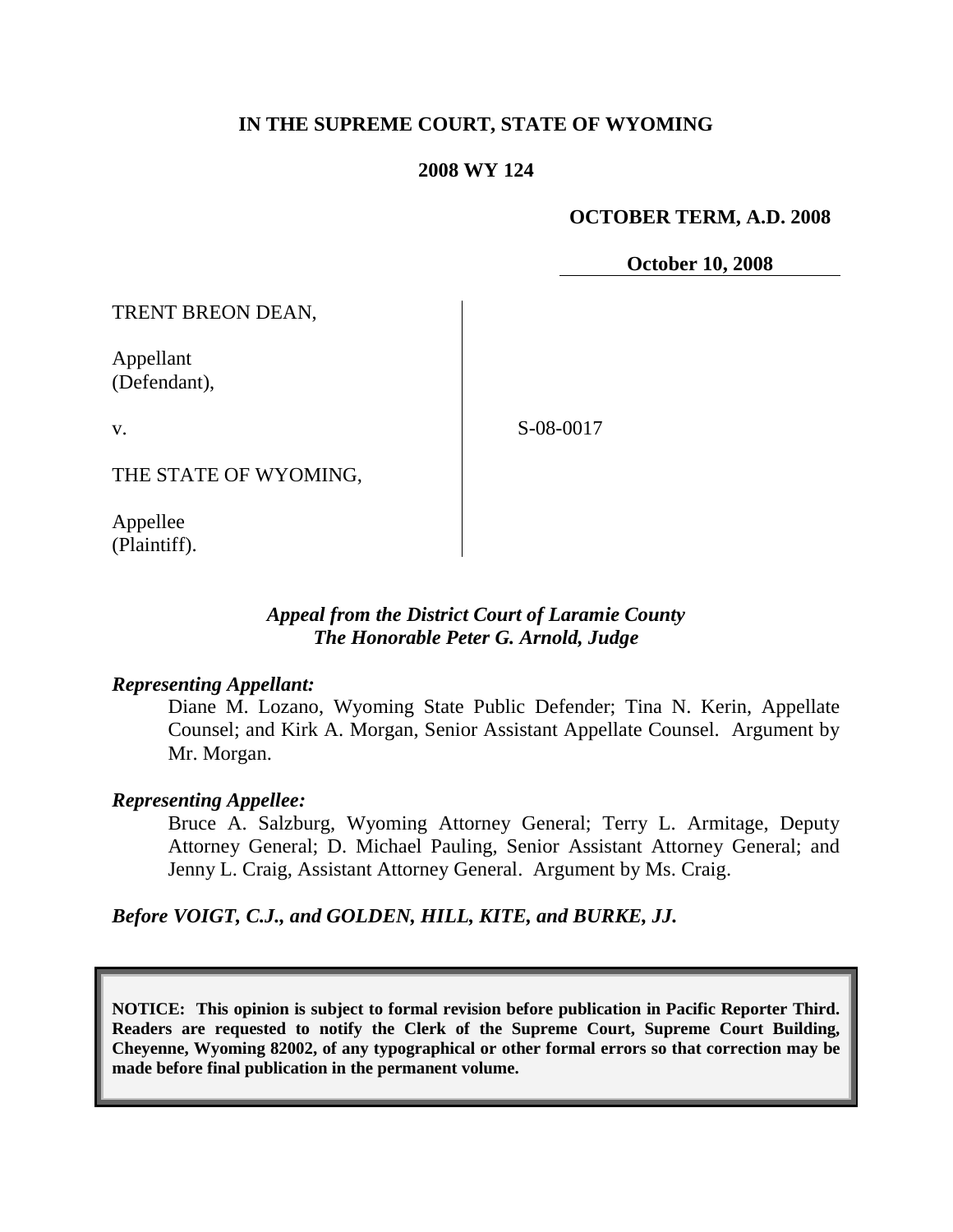#### **HILL,** Justice.

 $\overline{a}$ 

[¶1] Appellant, Trent Breon Dean (Mr. Dean), was convicted of committing a third or subsequent battery against a household member, in violation of Wyo. Stat. Ann. § 6-2-  $501(b)$  and (f)(ii) (LexisNexis 2007).<sup>1</sup> This battery was committed upon his wife and it

### 1 **§ 6-2-501. Simple assault; battery; penalties.**

(a) A person is guilty of simple assault if, having the present ability to do so, he unlawfully attempts to cause bodily injury to another.

**(b) A person is guilty of battery if he unlawfully touches another in a rude, insolent or angry manner or intentionally, knowingly or recklessly causes bodily injury to another.**

(c) Except as provided by subsection (e) of this section, simple assault is a misdemeanor punishable by a fine of not more than seven hundred fifty dollars (\$750.00).

(d) Except as provided by subsection (f) of this section, battery is a misdemeanor punishable by imprisonment for not more than six (6) months, a fine of not more than seven hundred fifty dollars (\$750.00), or both. Notwithstanding any other provision of law, the term of probation imposed by a judge under this subsection may exceed the maximum term of imprisonment established for the offense under this subsection provided the term of probation, together with any extension thereof, shall in no case exceed one (1) year.

(e) A household member as defined by W.S. 35-21-102 who is convicted upon a plea of guilty or no contest or found guilty of simple assault against any other household member, after having been convicted upon a plea of guilty or no contest or found guilty of a violation of W.S. 6-2-501(a), (b), (e) or (f), 6-2-502, 6-2-503, 6-2-504 or other substantially similar law of this or any other state, tribe or territory against any other household member, is guilty of a misdemeanor punishable by imprisonment for not more than six (6) months, a fine of not more than seven hundred fifty dollars (\$750.00), or both.

**(f) A household member as defined by W.S. 35-21-102 who commits a second or subsequent battery against any other household member shall be punished as follows**:

(i) A person convicted upon a plea of guilty or no contest or found guilty of a second offense under this subsection against any other household member, after having been convicted upon a plea of guilty or no contest or found guilty of a violation of W.S. 6-2-501(a), (b), (e) or (f), 6-2-502, 6-2- 503, 6-2-504 or other substantially similar law of this or any other state, tribe or territory against any other household member within the previous five (5) years is guilty of a misdemeanor punishable by imprisonment for not more than one (1) year, a fine of not more than one thousand dollars (\$1,000.00), or both. Notwithstanding any other provision of law, the term of probation imposed by a court under this paragraph may exceed the maximum term of imprisonment established for this offense under this paragraph provided the term of probation, together with any extension thereof, shall in no case exceed two (2) years;

**(ii) A person convicted upon a plea of guilty or no contest or found guilty of a third or subsequent offense under this subsection against any other household member, after having been convicted upon a plea of guilty or no contest or found guilty of a violation of W.S. 6-2-501(a), (b), (e) or (f), 6-2-502, 6-2-503, 6-2-504 or other substantially similar law of this or any other state, tribe or territory against any other household member within the previous ten (10) years is guilty of a felony punishable by imprisonment for not more than five (5) years, a fine of not more than two thousand dollars (\$2,000.00), or both.**

#### **§ 35-21-102. Definitions.**

(a) As used in this act:

(i) "Adult" means a person who is sixteen (16) years of age or older, or legally married;

(ii) "Court" means the circuit court or, if the county does not have a circuit court, the district court in the county where an alleged victim of domestic abuse resides or is found;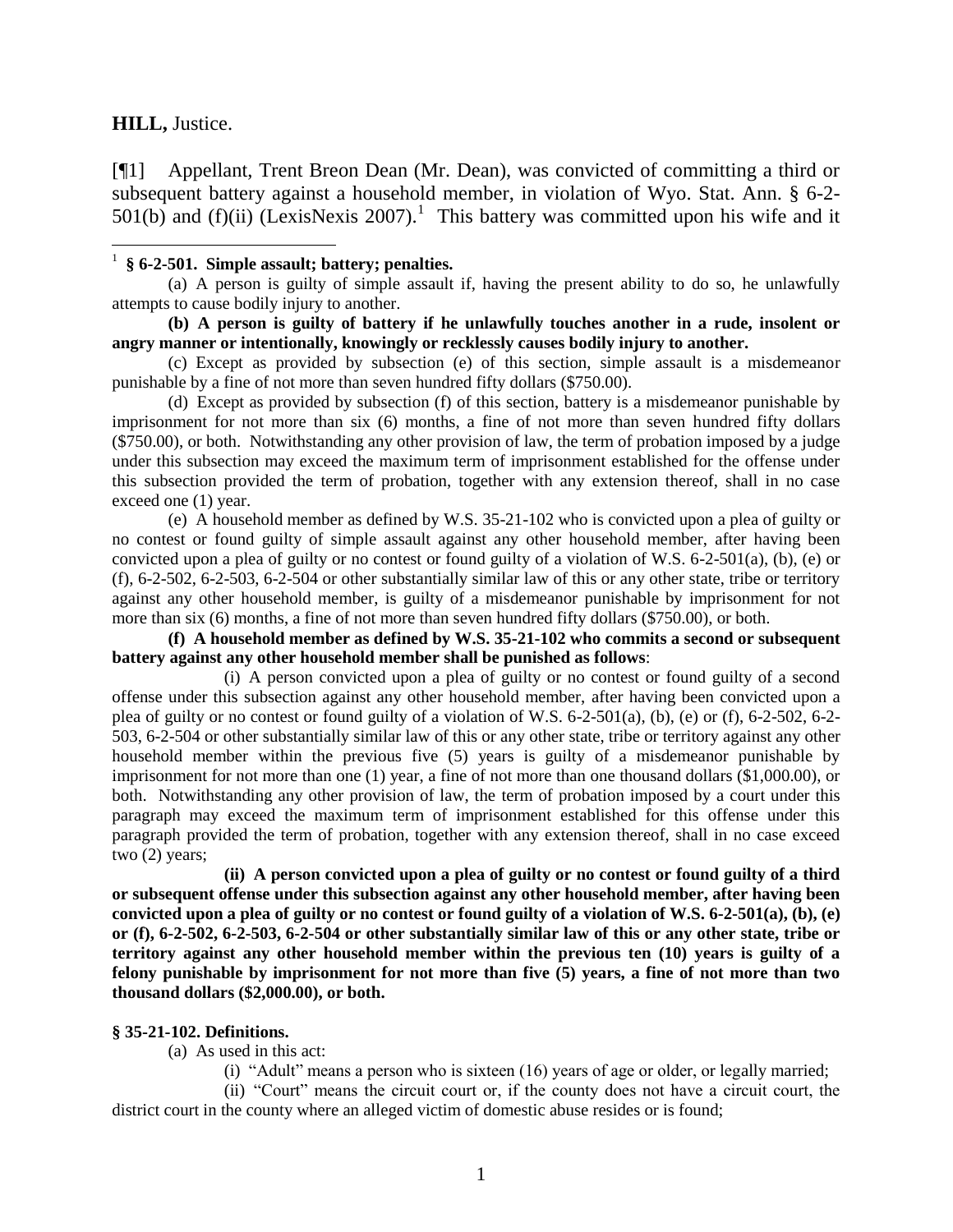was a third or subsequent offense of such a crime by Mr. Dean (although the prior offenses included victims other than his wife, Mrs. Dean was subjected to at least 5 documented prior domestic violence incidents). By Judgment and Sentence entered on November 9, 2007, and amended on December 4, 2007, Dean was sentenced to serve a term of imprisonment of 36 to 50 months.

[¶2] Dean contends that the district court erred in permitting an expert witness to vouch for the credibility and truthfulness (or lack thereof) of witnesses who have been victims of domestic violence (and, thus, also Mrs. Dean), as well as in permitting that same expert witness to provide improper character evidence concerning Mr. Dean. We will affirm.

## **ISSUES**

[¶3] Dean raises these issues:

1. Did the trial court err in allowing the State"s expert witness, Carla Thurin, to testify to the credibility and truthfulness of witnesses who have been victims of domestic violence?

2. Did the trial court err in allowing the State"s expert witness, Carla Thurin, to testify to the "cycle of violence" associated with domestic violence as said testimony was used by the State as improper character evidence against [Dean]?

or

### **(iv) "Household member" includes:**

- **(A) Persons married to each other;**
- (B) Persons living with each other as if married;
- (C) Persons formerly married to each other;
- (D) Persons formerly living with each other as if married;
- (E) Parents and their adult children;
- (F) Other adults sharing common living quarters;
- (G) Persons who are the parents of a child but who are not living with each

other; and

(H) Persons who are in, or have been in, a dating relationship.

<sup>(</sup>iii) "Domestic abuse" means the occurrence of one (1) or more of the following acts by a household member but does not include acts of self defense:

<sup>(</sup>A) Physically abusing, threatening to physically abuse, attempting to cause or causing physical harm or acts which unreasonably restrain the personal liberty of any household member; (B) Placing a household member in reasonable fear of imminent physical harm;

<sup>(</sup>C) Causing a household member to engage involuntarily in sexual activity by force, threat of force or duress.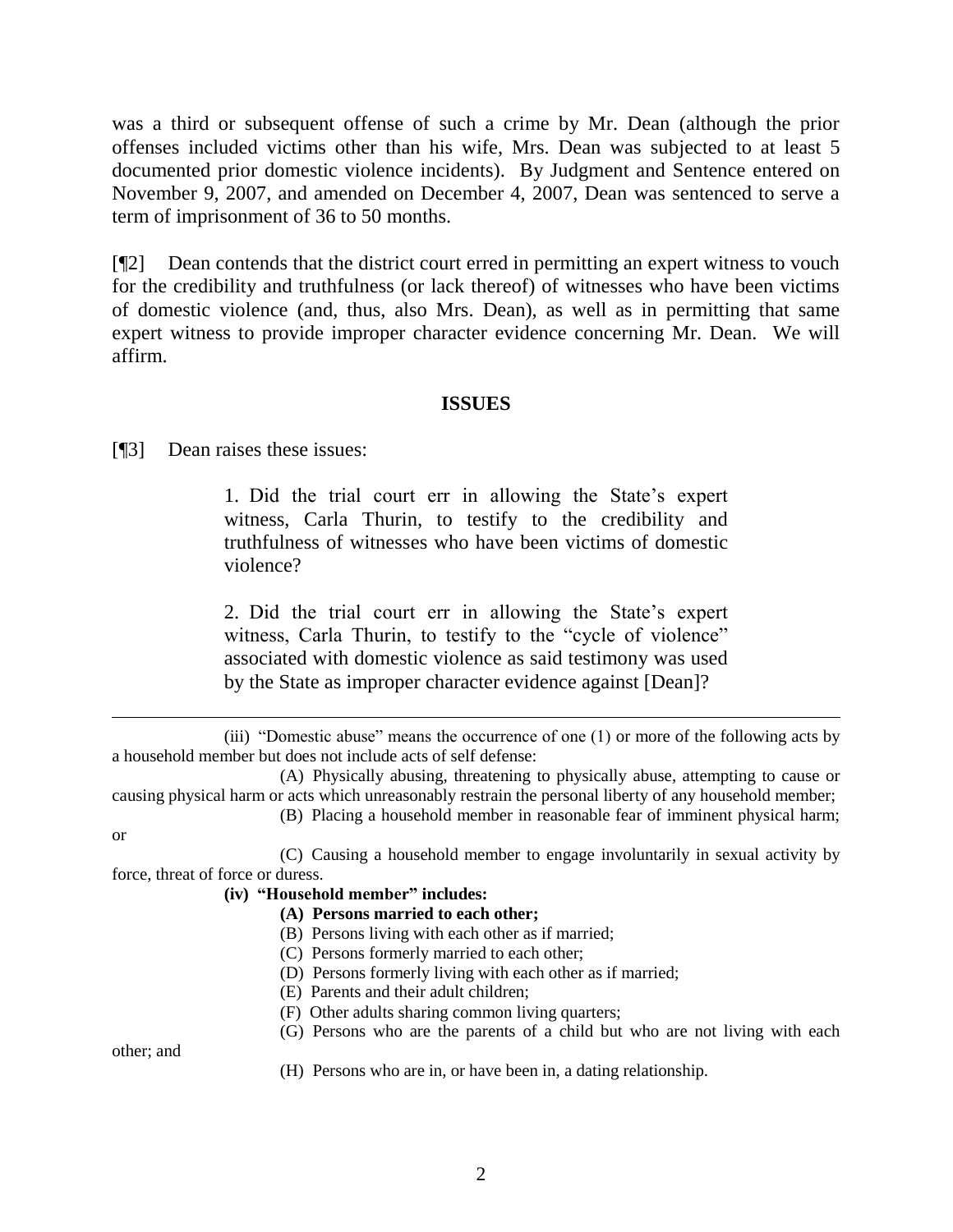The State rephrases the issues like this:

I. Did the district court abuse its discretion when it allowed the State"s expert witness, Carla Thurin, to testify about typical victim behavior in domestic violence cases?

II. Did the district court abuse its discretion when it allowed the State"s expert witness, Carla Thurin, to testify about the "cycle of violence" in domestic violence cases?

# **FACTS AND PROCEEDINGS**

[¶4] On February 1, 2007, a neighbor of Mrs. Dean called 911 to report a disturbance at the Dean household. The neighbor initially just heard the disturbance (yelling and screaming), but then went to his front door and looked out to see what was going on. He started to walk over to observe the commotion and noted that Mr. Dean had a hold on Mrs. Dean"s "hair and she had her hands behind her back like this (indicating) on his hands to prevent her from being pulled." The neighbor started to go over to say something like, "knock it off," but when he saw two men in a car in front of the Dean house, he went back inside and called 911. He was motivated to do so because he did not think "any man or any woman for that matter has the right to physically abuse another human being whether they are married or not." His perception was that Mr. Dean was abusing his wife. He perceived Mr. Dean to be "very angry," and Mrs. Dean appeared to be afraid and was crying.

[¶5] The police arrived at the Dean household after being summoned by the neighbor"s call and they investigated the incident. Cheyenne Police Officer Andy Gutierrez was the principal investigator. Beginning in 2003, Officer Gutierrez"s area of investigative expertise was domestic violence calls (Community Advocacy Response Initiative -- CARI). He had special training for that assignment and did 12 to 13 such calls a week. Officer Gutierrez was assisted by a volunteer "advocate." Mrs. Dean reported having her hair pulled and that she had a knot on the back of her head, probably from being thrown up against the wall.<sup>2</sup> Mrs. Dean also reported that Mr. Dean threw a cordless telephone at her. She had picked up the phone to call for help and Mr. Dean took it from her and threw it at her as she walked away from him. Testimony from Officer Gutierrez, as well as photographic evidence, documented that the phone had imprinted a telltale red mark (in the shape of a phone) on her left side. A second Cheyenne Police Officer, Dave Padilla, was sent out to the Dean household the day of this battery incident because Officer Gutierrez forgot to take pictures of the bruising left on Mrs. Dean"s back by the

<sup>&</sup>lt;sup>2</sup> On cross-examination, Officer Gutierrez testified that he felt Mrs. Dean's head but did not note a bump or any abrasions.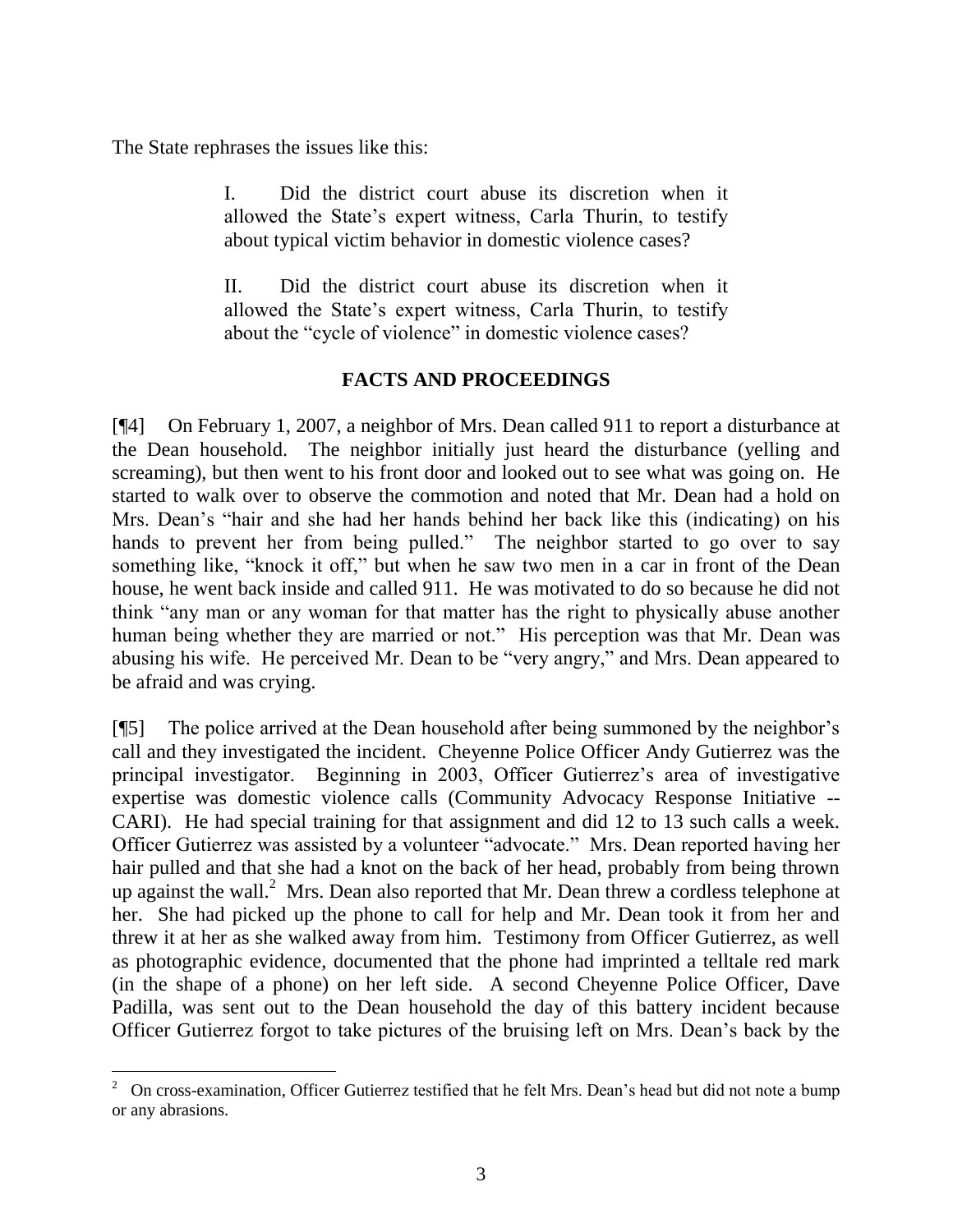cordless phone. His testimony also tended to corroborate Mrs. Dean"s initial report to the police.

[¶6] We will not set out the details of the circumstances that led up to this altercation, other than to note that Mr. Dean had sent his wife flowers and a box of chocolates with a card that said, "I love you." Mrs. Dean was not at work because she had stayed home sick, so Mr. Dean had to have the candy and flowers redirected to her home. At this particular time, Mr. Dean was living with his sister and Mr. and Mrs. Dean had mutually agreed to live apart for a while because they were having marital problems.

[¶7] Officer Gutierrez testified that Mrs. Dean reported that shortly after the delivery (between 10:00 a.m. and noon), Mr. Dean arrived and an argument ensued almost immediately. He shoved Mrs. Dean into a chair. When she got up, he slapped her in the head. The argument moved into the kitchen where she was pushed into the kitchen stove. She grabbed a knife, but he took it away from her. She then grabbed the phone to call for help and he took the phone from her and then threw it at her a few minutes later. At this point she ran outside the house and was yelling for help, which is about the time the neighbor mentioned above came onto the scene. After Mr. Dean left the scene, the neighbor went over to Mrs. Dean"s house and he was still there comforting her when the police arrived. Officer Gutierrez had Mrs. Dean prepare a written statement and she signed it and it was witnessed by the victim advocate who accompanied Officer Gutierrez.

[¶8] Officer Gutierrez looked at the booking log and testified that it indicated that Mr. Dean had no injuries when he came to the jail. This incident occurred on Thursday, February 1, 2007, and on the following Monday, Mrs. Dean called Officer Gutierrez and recanted her story, saying that she started the fight. The officer further testified that such recantations occur in "darn near 90 percent" of such cases. Defense counsel followed up on that line of questioning on cross-examination and Officer Gutierrez indicated that in his experience such recantations were never true. With respect to such recantations, Officer Gutierrez explained that: "The stories are very inconsistent with the initial story that is provided. Most of the time they just don"t want to lose the relationship. They know if they recant the story they won"t be in any trouble." Upon being asked, Officer Gutierrez reported that Mrs. Dean had visited her husband in the jail between February 1, 2007, and the day of her recantation.

[¶9] At trial, Mrs. Dean testified and shifted responsibility for the incident from Mr. Dean to herself, saying that she had goaded him into an argument (because he was drunk) and that she was physically abusive to him, but he was not physically abusive to her. She related that she initially told the police what she did because she wanted to get her husband into trouble and because she was afraid she might be arrested if she told the truth because she had been the aggressor.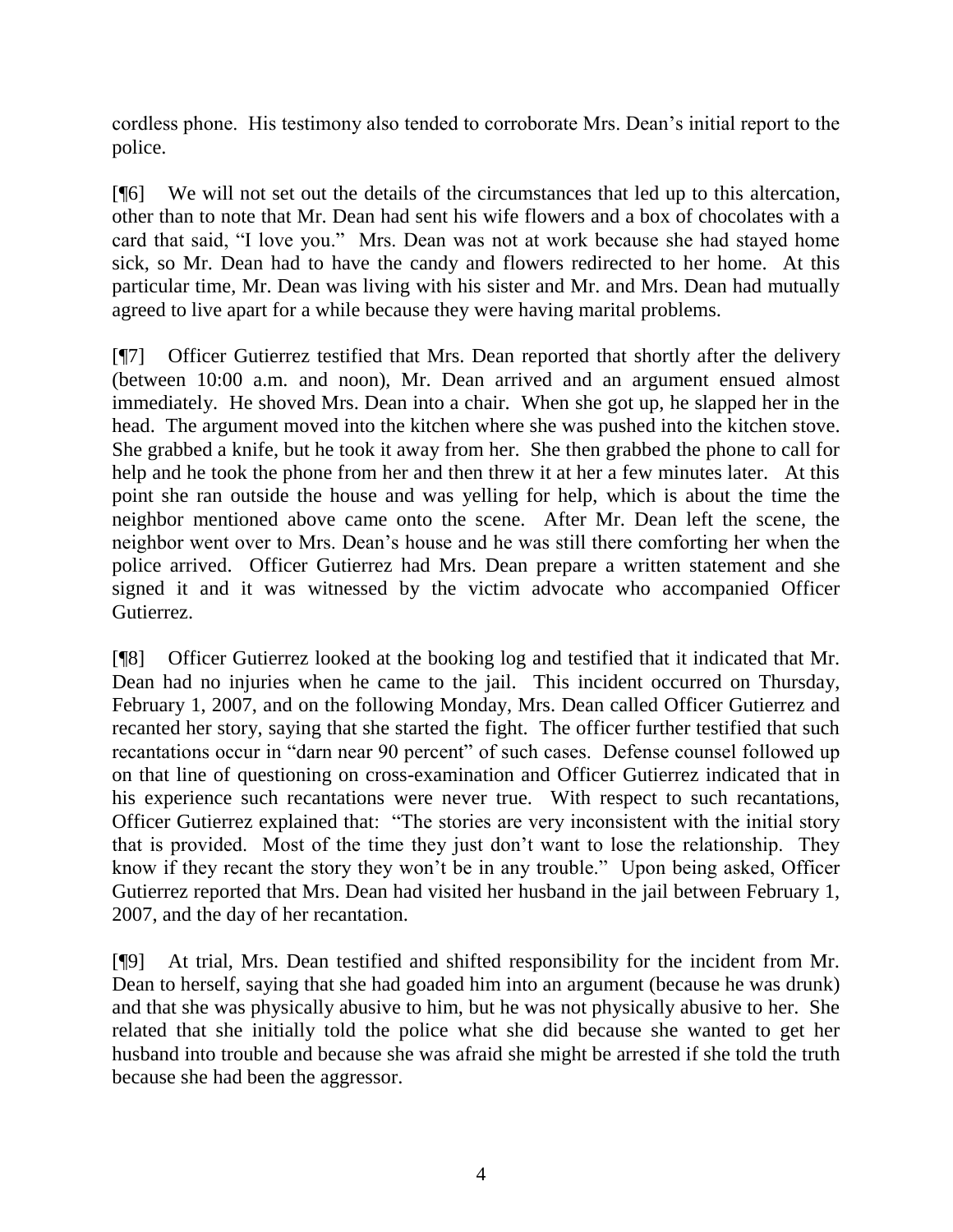[¶10] No issue is raised with respect to the sufficiency of the evidence to sustain Mr. Dean's conviction, but we note here that the jury was presented: (1) with the testimony of Mrs. Dean"s neighbor, (2) Officer Gutierrez"s description of the scene, (4) the photographs which were taken at the scene, and (5) Officer Padilla"s corroborative testimony. All of that evidence was pertinent to the finding of guilt the jury made in this case. Mrs. Dean"s recantation of her written statement served to exonerate Mr. Dean. Per the Court's instructions to the jury, the core of Officer Gutierrez's testimony, i.e., what Mrs. Dean told him the day of the incident, could only be considered by the jury in judging her credibility. That was also true of Mrs. Dean"s written statement which went like this:

> On February  $1<sup>st</sup>$  around 12 noon Trent [Mr. Dean] came to my house drunk and rang the doorbell. I opened it and he started yelling at me. He hit me in my head and threw several objects at me. I picked up a knife to stab him but he took the knife away. I kept screaming and begging for him to leave. Our 3 yr. old daughter was screaming and asking for him to stop and leave. He grabbed the phone when I tried to get it and he broke it. I tried to run to the neighbors to call the police. He ran after me and grabbed me by the hair and pulled me back into the house. He threw me into the chair and the wall. His cousins ran into the house  $\&$  grabbed him  $\&$ left.

[¶11] The jury was instructed as follows with regard to Officer Gutierrez"s testimony and Mrs. Dean"s written statement:

> Prior inconsistent statements made by Tricia Dean can be considered only for the limited purpose of impeachment of her credibility and may not be considered as substantive evidence of the crime.

> You must not consider this evidence for any purpose except the limited purpose for which it was admitted.

[¶12] This instruction became the law of the case here, but we question whether it is a correct statement of the law that should have been applied, i.e., Officer Gutierrez"s testimony and Mrs. Dean"s prior sworn statement could have been considered as substantive evidence of the crime charged under these circumstances.

[¶13] The only issue raised in this appeal is whether or not the district court erred in allowing the admission of Carla Thurin's testimony. She was called and was qualified as an expert witness with respect to matters involving victims of domestic violence and that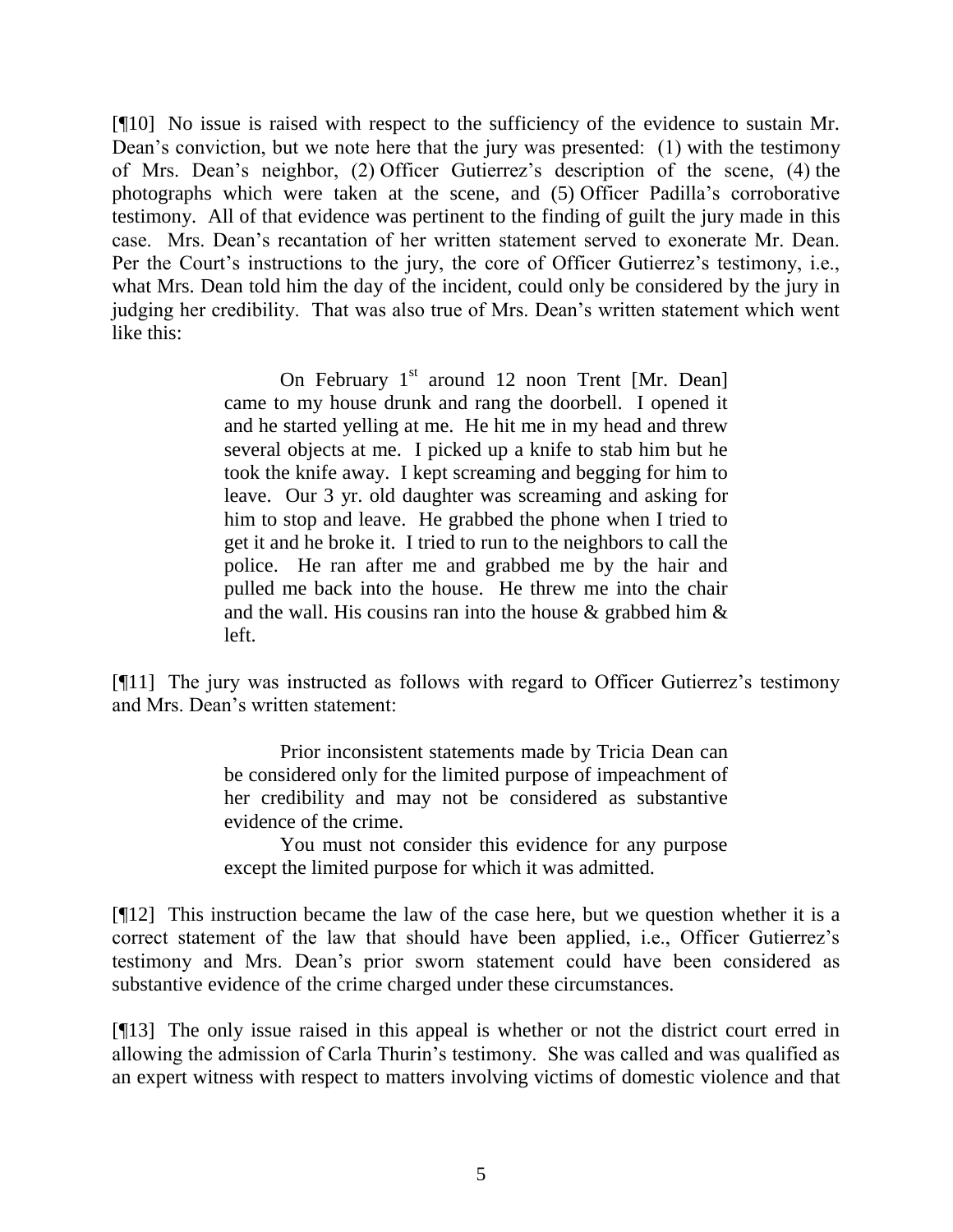they are often motivated to shift blame from the abuser to themselves and to recant when the batterer is facing criminal prosecution.

### **DISCUSSION**

### **[¶14] Standard of Review**

A decision to admit or reject expert testimony rests solely within the discretion of the district court and is not disturbed on appeal absent a clear showing of an abuse of discretion. *Williams v. State*, 2002 WY 184, ¶ 5, 60 P.3d 151, 153-154 (Wyo. 2002).

When reviewing matters pertaining to the admission of testimony of expert witnesses, we look to the standard this Court adopted in *Bunting v. Jamieson*, 984 P.2d 467 (Wyo. 1999). In that case, this Court adopted the reasoning used by the United States Supreme Court in *Daubert v. Merrell Dow Pharmaceuticals, Inc.*, 509 U.S. 579, 113 S.Ct. 2786, 125 L.Ed.2d 469 (1993), which has been further clarified as follows:

The trial court must have the same kind of latitude in deciding how to test an expert's reliability, and to decide whether or when special briefing or other proceedings are needed to investigate reliability, as it enjoys when it decides whether or not that expert's relevant testimony is reliable. Our opinion in *Joiner [General Electric Co. v. Joiner*, 522 U.S. 136, 118 S.Ct. 512, 139 L.Ed.2d 508 (1997)] makes clear that a court of appeals is to apply an abuse-of-discretion standard when it "review[s] a trial court's decision to admit or exclude expert testimony." 522 U.S. at 138-39, 118 S.Ct. 512, 139 L.Ed.2d 508. That standard applies as much to the trial court's decisions about how to determine reliability as to its ultimate conclusion.... Thus, whether *Daubert's* specific factors are, or are not, reasonable measures of reliability in a particular case is a matter that the law grants the trial judge broad latitude to determine.

*Kumho Tire Company, Ltd. v. Carmichael*, 526 U.S. 137, 119 S.Ct. 1167, 1176, 143 L.Ed.2d 238 (1999). "In determining whether there has been an abuse of discretion, the ultimate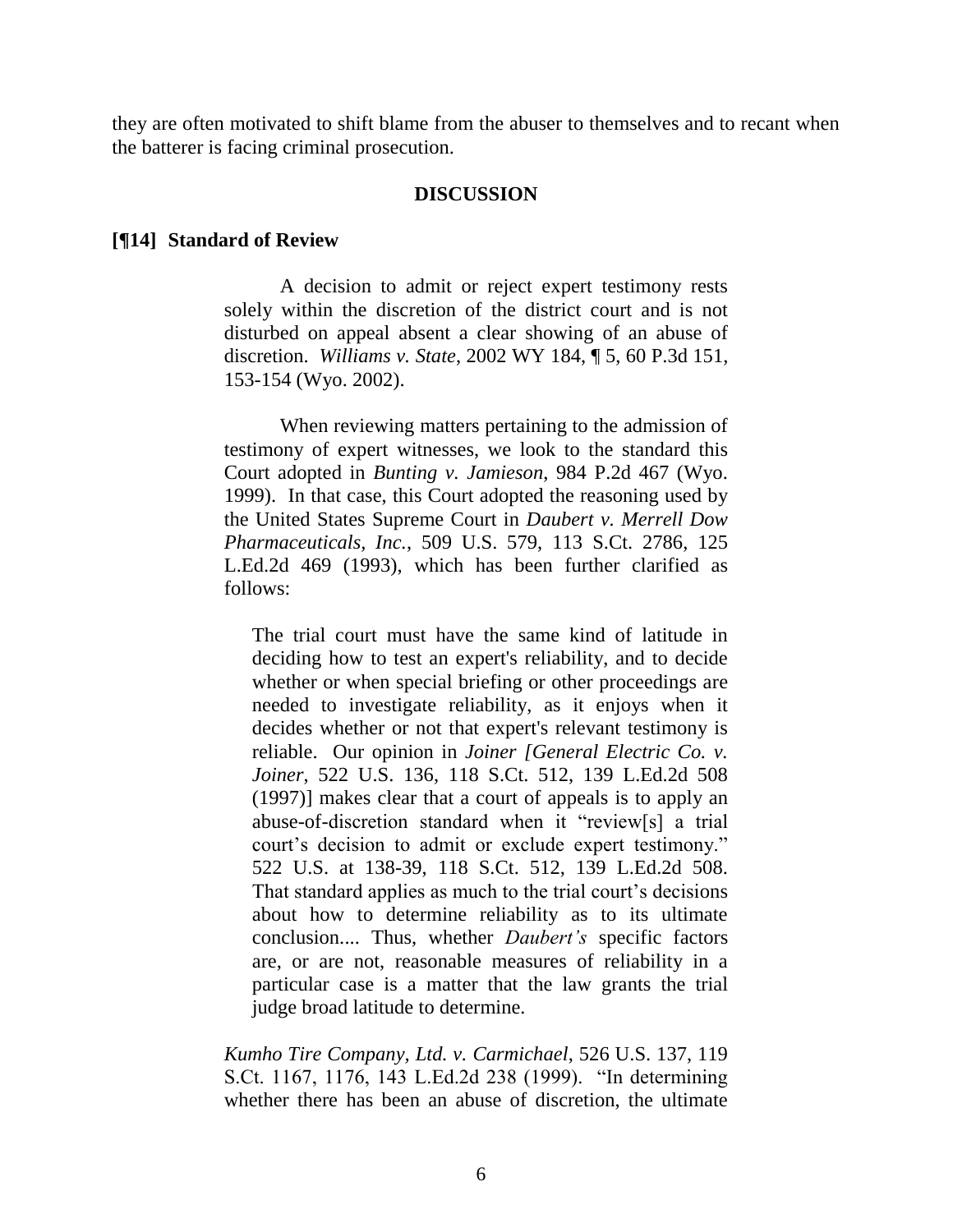issue is whether or not the court could reasonably conclude as it did." *Campbell v. Studer*, 970 P.2d 389, 392 (Wyo. 1998).

" "[D]ecisions of the trial court with respect to the admissibility of evidence are entitled to considerable deference and, as long as there exists a legitimate basis for the trial court's ruling, that ruling will not be reversed on appeal." " It is also well established that a district court judgment may be affirmed on any proper legal grounds supported by the record. However, where the law imposes a duty on the district court to make findings on the record, we will not speculate as to the reasons for the decision.

*Bunting*, 984 P.2d at 470 (quoting *English v. State*, 982 P.2d 139, 143 (Wyo. 1999)).

A qualified expert witness may testify about scientific, technical, or specialized knowledge if such testimony will help the jury understand the case. W.R.E. 702. This court has adopted the federal *Daubert* model imposing gatekeeping responsibilities on trial courts deciding whether scientific or technical expert testimony is admissible. See *Bunting v. Jamieson*, 984 P.2d 467, 471 (Wyo. 1999) (citing *Daubert v. Merrell Dow Pharmaceuticals, Inc.*, 509 U.S. 579, 592-93, 113 S.Ct. 2786, 2796, 125 L.Ed.2d 469 (1993)). In doing so, however, we did not "abandon our own precedent regarding the admissibility of expert testimony." *Bunting*, 984 P.2d at 471. Under the *Daubert* model, the trial court must first determine whether the expert's methodology is reliable; then the court must determine whether the proposed testimony "fits" the facts of the particular case. *Id.* A district court's decision to admit or reject expert testimony is a decision solely within that court's discretion. *Seivewright v. State*, 7 P.3d 24, 29 (Wyo. 2000); *Springfield v. State*, 860 P.2d 435, 438 (Wyo. 1993); *Betzle v. State*, 847 P.2d 1010, 1022 (Wyo. 1993).

*Cooper v. State*, 2008 WY 5, ¶¶ 9-10, 174 P.3d 726, 728-29 (Wyo. 2008) (quoting *Williams v. State*, 2002 WY 184, ¶ 5, 60 P.3d 151, 153-54 (Wyo. 2002)).

[¶15] In addition to this general standard of review, we must also consult our longstanding rule that an expert may not vouch for the truthfulness or credibility of an alleged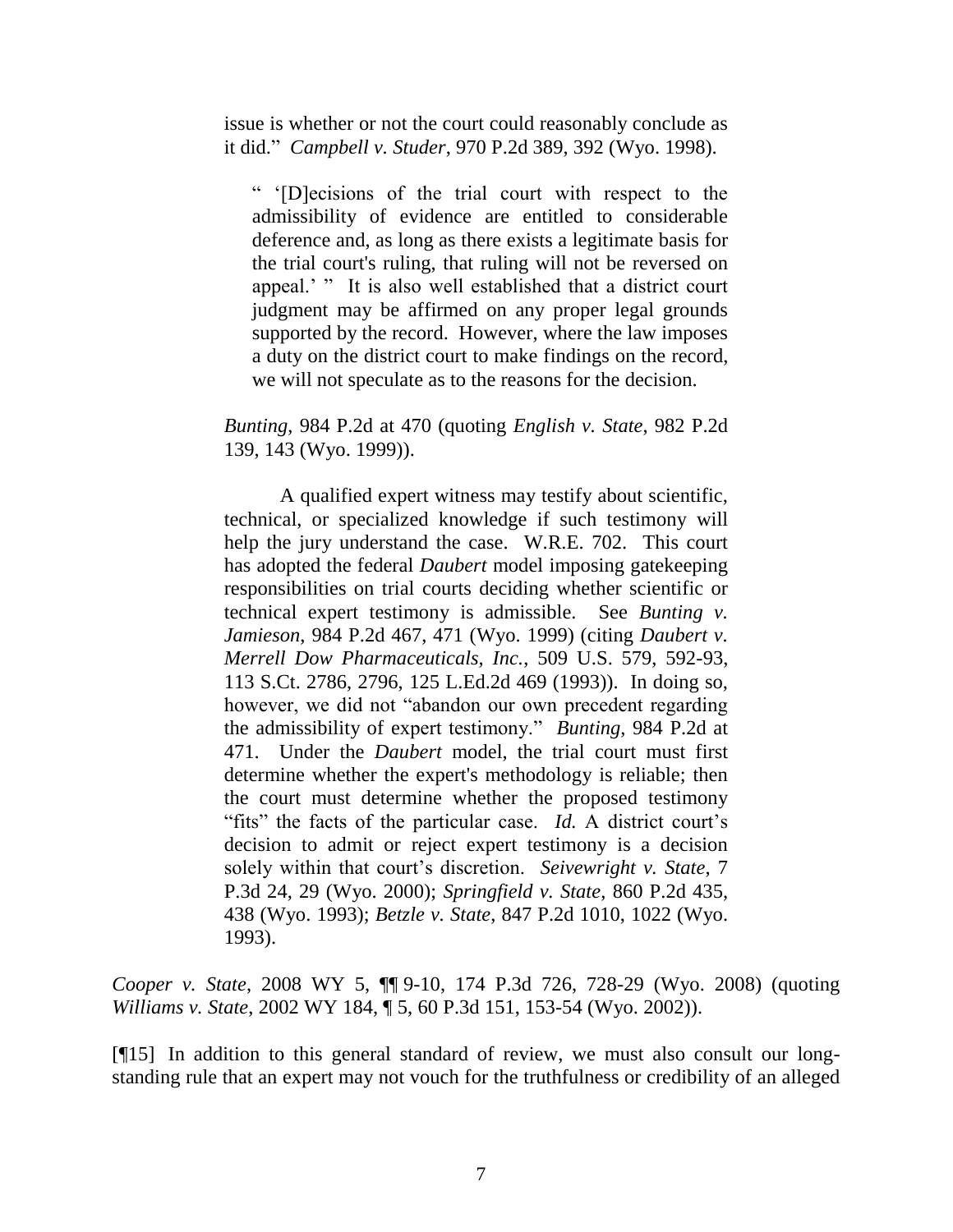victim or of any other witness. *Seward v. State*, 2003 WY 116, ¶ 19, 76 P.3d 805, 814 (Wyo. 2003).

# **Thurin's Testimony Was Not Directed at Mrs. Dean's Truthfulness and It Was Not Improper Character Evidence against Mr. Dean**

[¶16] No issue is raised as to whether or not Carla Thurin was qualified as an expert in her field or whether or not her testimony was based on her specialized knowledge in an area we have long recognized as appropriate for expert testimony. See *Kenyon v. State*, 2004 WY 100, ¶¶ 21-23, 96 P.3d 1016, 1025 (Wyo. 2004); *Skinner v. State*, 2001 WY 102, ¶¶ 17-20, 33 P.3d 758, 764-65 (Wyo. 2001); *Ryan v. State*, 988 P.2d 46, 64-66 (dissenting opinions) (Wyo. 1999); *Trujillo v. State*, 953 P.2d 1182, 1186-87 (Wyo. 1998); and Wyo. Stat. Ann. § 6-1-203 (LexisNexis 2007) (enacted in 1993) and compare *Duran v. State*, 990 P.2d 1005, 1009-10 (Wyo. 1999); *Buhrle v. State*, 627 P.2d 1374, 1377 (Wyo. 1981); *Frenzel v. State*, 849 P.2d 741, 746-50 (Wyo. 1993).

[¶17] W.R.E. 702 provides that: "If scientific, technical, or other specialized knowledge will assist the trier of fact to understand the evidence or to determine a fact in issue, a witness qualified as an expert by knowledge, skill, experience, training, or education, may testify thereto in the form of an opinion or otherwise." However, the application of that rule must be tempered by W.R.E. 403 ("Although relevant, evidence may be excluded if its probative value is substantially outweighed by the danger of unfair prejudice, confusion of the issues, or misleading the jury, or by considerations of undue delay, waste of time, or needless presentation of cumulative evidence."), W.R.E. 404(a) ("Evidence of a person"s character or a trait of his character is not admissible for the purpose of proving that he acted in conformity therewith on a particular occasion[.]"), and W.R.E. 404(b) ("Evidence of other crimes, wrongs, or acts is not admissible to prove the character of a person in order to show that he acted in conformity therewith. It may, however, be admissible for other purposes, such as proof of motive, opportunity, intent, preparation, plan, knowledge, identity, or absence of mistake or accident.").

[¶18] Thurin"s testimony was preceded by this admonition from the trial judge:

Ladies and gentlemen, I need to give you a little bit [of information] about expert witness testimony. There are times in a case when a witness who is not an eyewitness to a case is qualified to provide opinions based on her experience and training and education providing an opinion that would help explain and give you guidance on how to evaluate and receive evidence. Ms. Thurin has been accepted by me as an expert in the area of victims who suffer from domestic violence.

[¶19] Prior to their deliberations, the jury was instructed: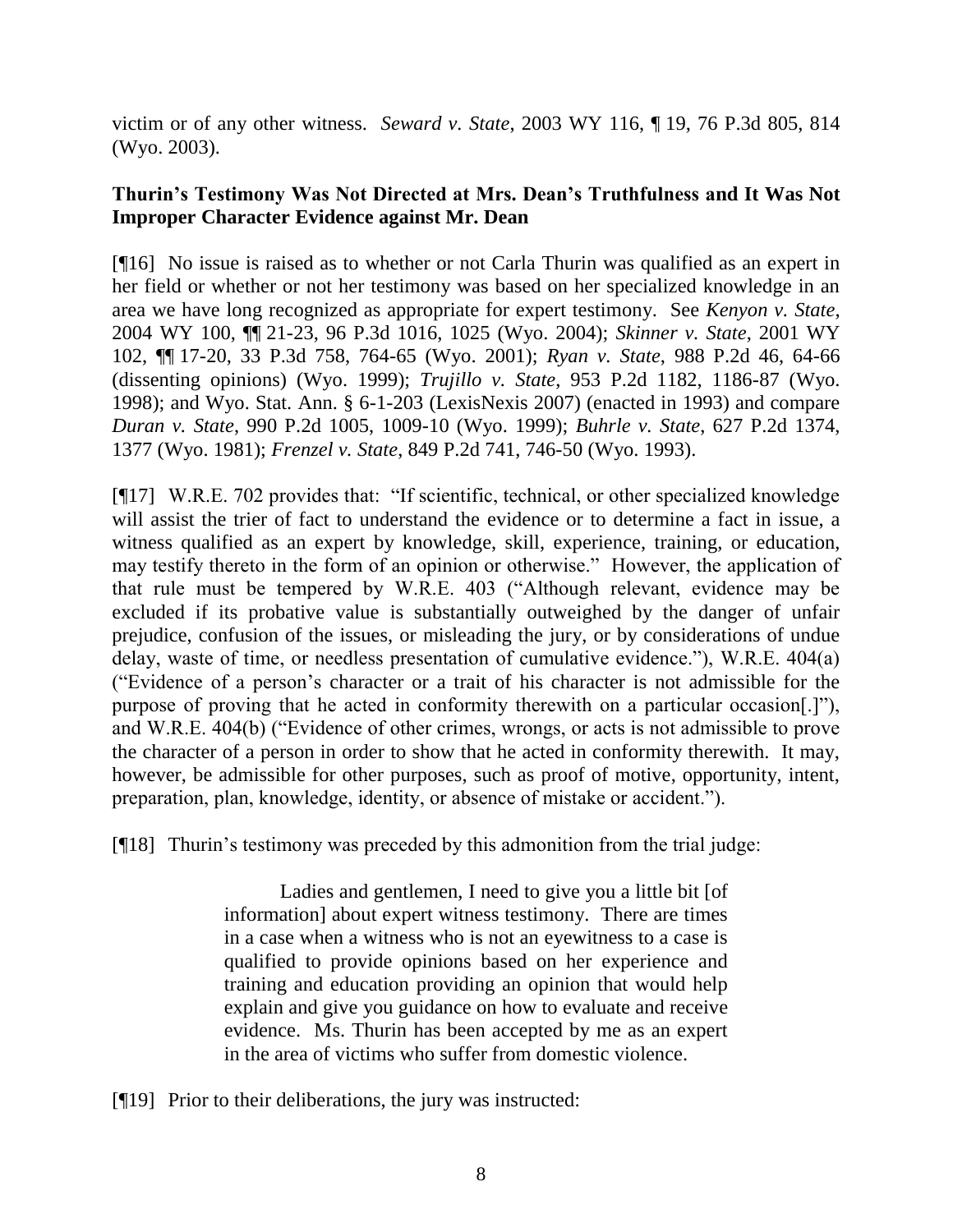A person is qualified to testify as an expert if that person has special knowledge, skill, experience, training, or education sufficient to qualify as an expert on the subject to which the testimony relates.

Duly qualified experts may give their opinions on questions in controversy at a trial. To assist you in deciding such questions, you may consider the opinion with the reasons given for it, if any, by the expert who gives the opinion. You may also consider the qualifications and credibility of the expert.

You are not bound to accept an expert opinion as conclusive, but should give to it the weight to which you find it to be entitled. You may disregard any such opinion if you find it to be unreasonable.

[¶20] Thurin"s testimony was relatively brief. It began with an acknowledgement that she did not know Mrs. Dean and that she was not familiar with any part of the instant case. She opined that victims of domestic abuse frequently suffer from low self-esteem and believe they need the abuser to function in their day-to-day life. Many victims who seek help from professionals will not necessarily leave the abuser. Some victims will leave the abuser after a single event, but on average they will be abused seven times before they leave for good.

[¶21] Not all domestic abuse consists of beatings and bruising. Instead, many victims are kept isolated and economically deprived and are told that they cannot live without the abuser. They are sometimes threatened with losing their children or finances. Many victims will not go to the police. They will seek social services and they are encouraged to report, but many do not. Many victims grow up seeing abuse between their parents. Alcohol and drugs are often involved in domestic abuse. Infidelity or suspicion of infidelity may be a factor. Ms. Thurin opined that about one in four or five victims will recant a report of abuse. There are many reasons behind recantations (loss of children, finances, a home) but fear is the number one reason  $-$  i.e., that the abuser will get them somehow even if the abuser is in custody. Often abusers can "guilt" the victim into visiting the abuser while he (or she, but usually he) is in custody and then convince the victim that the whole thing is really her fault. Victims come to believe that if they had not done "x," "y," or "z" (whatever it might be), then none of this would have happened – I deserved it.

[¶22] Ms. Thurin spoke in generalities about the "cycle of violence" but the scenarios she described were not directly pertinent to the facts and circumstances of this case and she qualified her descriptions with the caveat that "every relationship is different."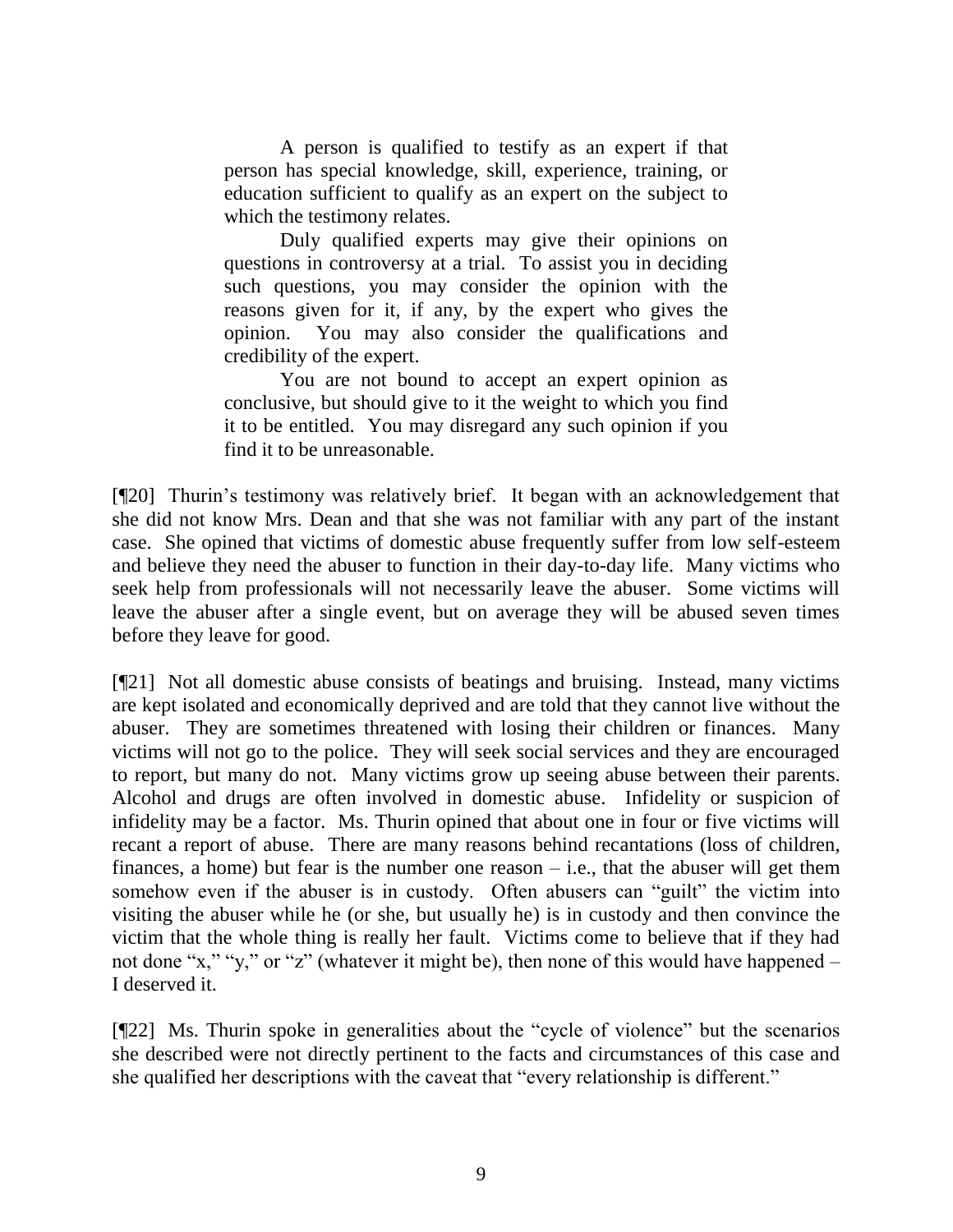[¶23] Near the end of her testimony, the prosecutor asked Ms. Thurin some questions about "truth telling" by victims of abuse and over Mr. Dean"s objections they were answered. Thurin opined that once victims get to a point where they want out of the relationship they will tell the truth. If the victim has a good support system (family, friends, etc.) they are more likely to tell the truth. The primary reason for not telling the truth is fear, and that fear is heightened when the victim must appear in the courtroom with the abuser. In cross-examination, the defense attorney reinforced that the basis for all of Ms. Thurin's testimony was the "average" such case and not the instant case.

[¶24] Much of the pertinent case law is summarized by Cynthia Lynn Barnes, Annotation, *Admissibility of Expert Testimony Concerning Domestic-Violence Syndromes*  to Assist Jury in Evaluating Victim's Testimony or Behavior, 57 A.L.R.5<sup>th</sup> 315 (1998 and Supp.2008). At its outset, that annotation recognizes that the cluster of syndromes associated with domestic violence has expanded greatly since it first gained a foothold in the early 1980"s. *Id*., § 2[a] at 330. The annotation also includes cases that hold that prior to the admission of such expert testimony, the proponent of the evidence must establish that the victim is a battered woman or victim of domestic abuse (although generally the expert is not allowed to testify before the jury that the subject of the testimony is a battered woman). *Id*., § 3[c]. No issue in that regard is raised in this appeal.

[¶25] In § 7 of the annotation several cases are discussed which relate directly to the circumstances at hand. We intend to quote from those cases quite liberally because, although the issues raised in this case are quite narrow, they are better understood if those issues are discussed in the broader scope of the subject matter at hand. Moreover, although not raised in this appeal, many of those "other" issues are implicated in this appeal.

[¶26] For instance, in the case *State v. Yusuf*, 800 A.2d 590, 613-21 (Conn. 2002), an expert testified about the battered woman syndrome to aid the jury in understanding the victim"s behavior:

> Our Supreme Court has held that expert testimony concerning battered woman syndrome is relevant "to describe the behavior patterns typically ascribed to battered [woman] syndrome." *[State v. Borrelli,](http://www.westlaw.com/Find/Default.wl?rs=dfa1.0&vr=2.0&DB=162&FindType=Y&SerialNum=1993159035)* [227 Conn. 153, 174, 629 A.2d](http://www.westlaw.com/Find/Default.wl?rs=dfa1.0&vr=2.0&DB=162&FindType=Y&SerialNum=1993159035)  1105 (1993).

> In the present case, Stark [the expert] testified at length with respect to battered woman syndrome on the basis of his experience with battered women and research into domestic violence. Stark defined "woman battering" as "involv[ing] a course of conduct that includes, but is not limited to, multiple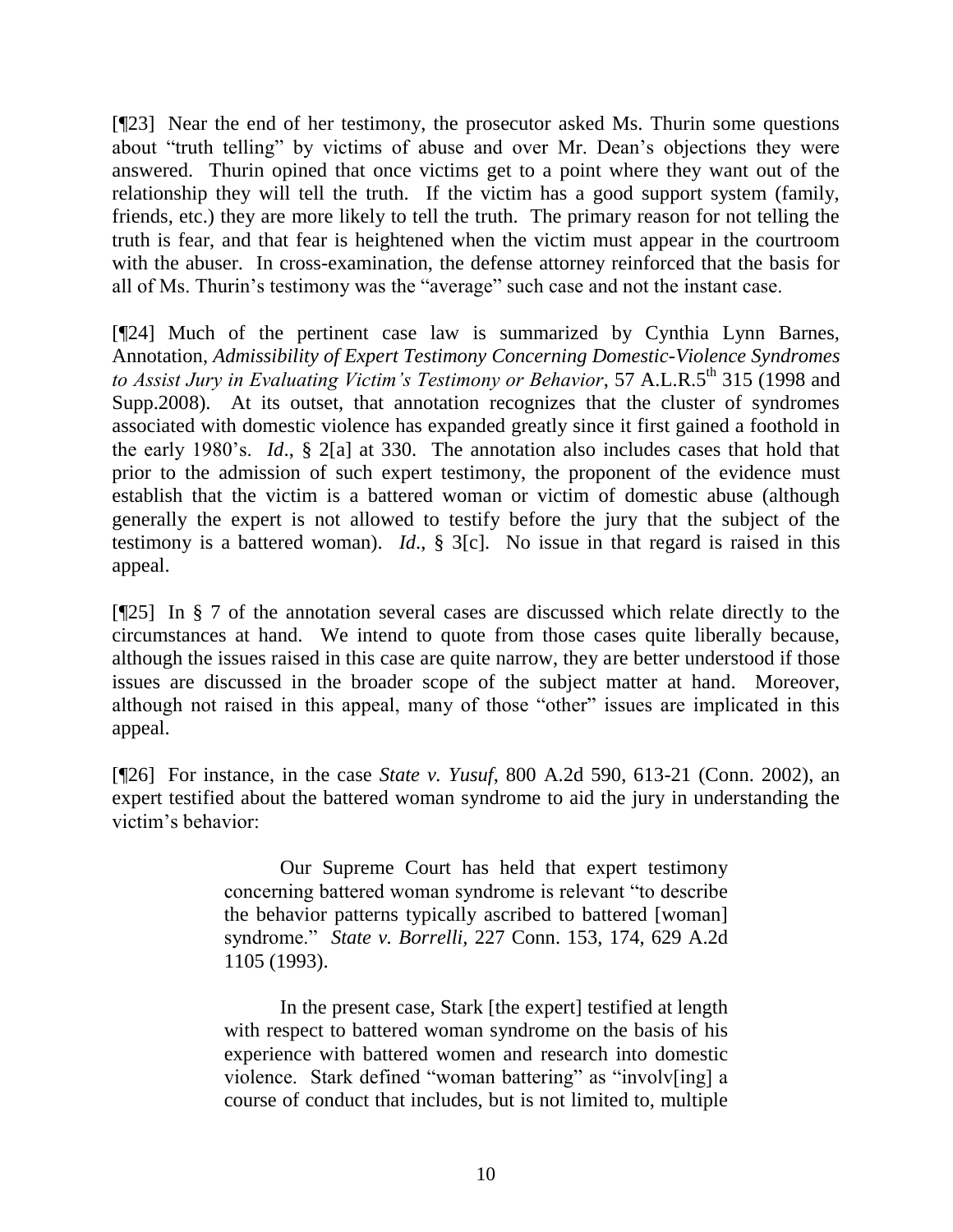instances of physical abuse or assault and the pattern of isolation, intimidation, mental abuse and control." He indicated that there is a subgroup of battered women, which, as a result of repeated abuse, suffers what he termed a "learned helplessness," which is exhibited "after they [experience] frustration in trying to extricate themselves from the situation or, for whatever reason, they simply [give] up for a period of time, at least, and [believe] that they [cannot] escape from the situation even when there [are] opportunities for them to do so."

.…

Stark then described the second part of the syndrome, the "cycle of violence," which "feeds into" the learned helplessness. He explained that in abusive situations, "there [is] a buildup of tension, which [creates] tremendous anxiety and fear on the part of the victim, and then there [is] an episode of physical abuse...." Thereafter, he continued, there occurs what is called "the honeymoon phase" in which the abusive partner apologizes. Stark indicated that it is during that honeymoon phase that a battered woman often is drawn into the relationship because she "desperately [wants] to believe things [will] change, [and she hopes] they might change during this period where the apology or the promises dominate, [and] the battered woman in a sense [gets] sucked into the relationship more deeply than she would have otherwise been; common sense should have told her to leave, but now she's confused ... [a]nd the result is ... that she is there when the second episode occurs and possibly the third." Stark testified that at that point, the abuser "may no longer apologize, he may no longer be promising change, but because of the cycle of violence, she"s in some sense entrapped in the relationship and, because of the ongoing abuse, that entrapment leads to ... learn[ed] helplessness and then, at least for a period of time, [she] is unable to seek help ... even when it's offered." Such women, Stark explained, "shift their focus from escape, from getting out of the relationship, to merely surviving in the relationship, and they may identify exposing the facts in the relationship to friends or authorities as counter to their interest in surviving either because [the abuser] threatened them with punishment if they report or because they believe at that point, because of the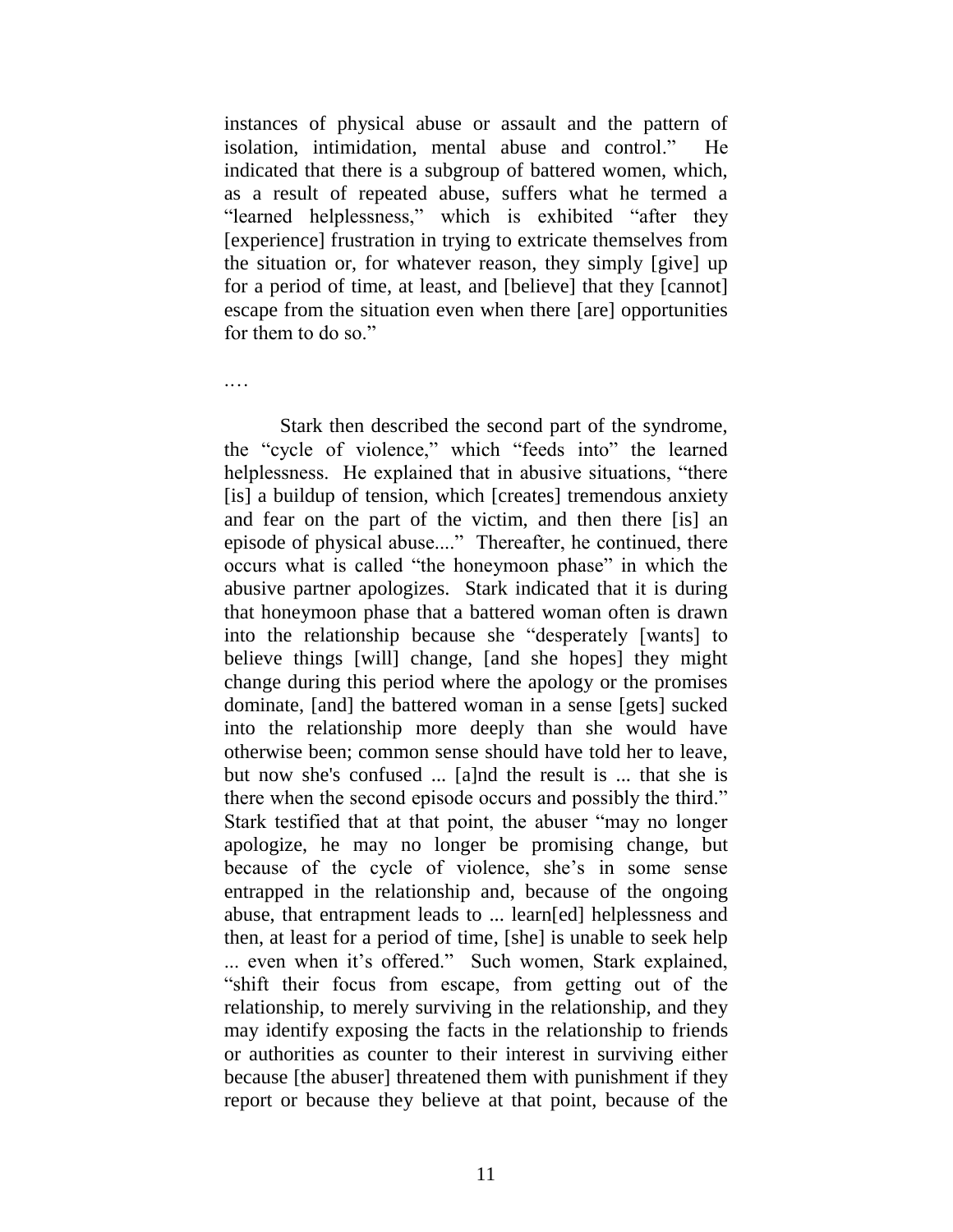isolation and intimidation, that he has powers which he does not have, in her mind."

During his testimony, Stark also was asked a number of hypothetical questions that tracked the facts that gave rise to the charges against the defendant. Generally, with respect to each hypothetical question, Stark was asked to give his expert opinion whether the hypothetical victim"s conduct was consistent with that of a woman suffering from battered woman syndrome. In each case, Stark concluded that the victim"s conduct as set out in the hypothetical question was indeed consistent with a woman suffering from battered woman syndrome.

As previously stated, before expert testimony about battered woman syndrome becomes relevant, an evidentiary foundation must first be established that the victim is a battered woman and that her conduct is such that the jury would be aided by expert testimony providing an explanation therefor. See *id*. Here, contrary to the defendant's assertions, we conclude that the state presented sufficient evidence of an abusive relationship warranting the testimony on battered woman syndrome.

The state presented evidence that the defendant battered LeJeune on a number of occasions during the course of their relationship. Stark"s testimony was offered to assist the jury in understanding whether LeJeune"s conduct was consistent with the pattern and profile of a battered woman. His expert testimony provided the jury with a relevant insight into LeJeune"s behavior that it might not otherwise bring to its evaluation of her credibility. That insight was made more significant in light of the defendant's extensive crossexamination of LeJeune, which focused on her failure to escape from the defendant when she had the opportunity to do so.

Moreover, Stark"s testimony was particularly crucial to the jury"s determination because although battered woman syndrome has become known to the public more widely than it was in the past, much of the subject still remains beyond the ken of the average juror. Indeed, "[c]ommentators have noted that the research data indicates that potential jurors may hold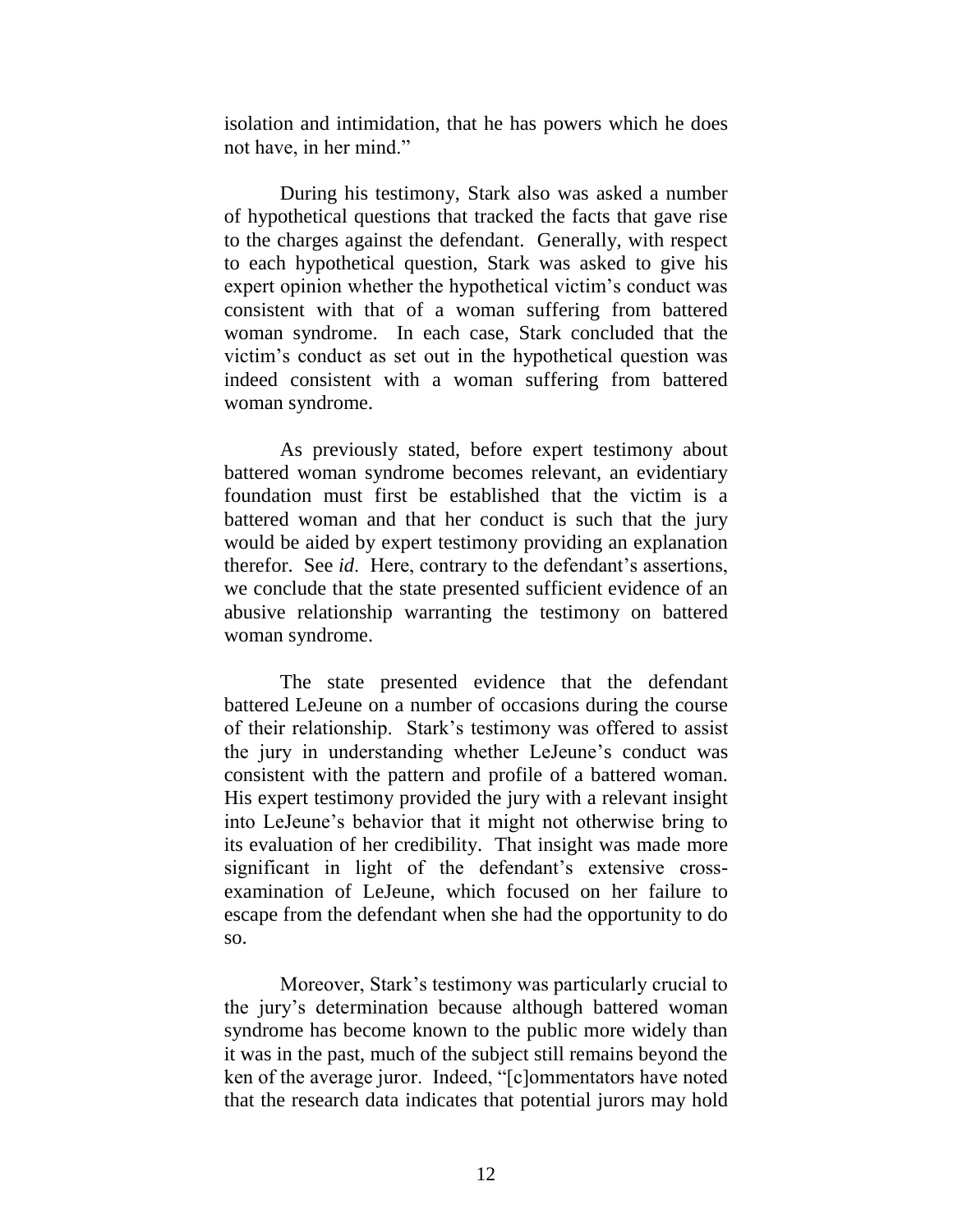beliefs and attitudes about abused women at variance with the views of experts who have studied or had experience with abused women. In particular, males are likely to be skeptical about the fear the woman feels in an abusive relationship and about her inability to leave a setting in which abuse is threatened." (Internal quotation marks omitted.) *Id*., at 167, [629 A.2d 1105.](http://www.westlaw.com/Find/Default.wl?rs=dfa1.0&vr=2.0&DB=162&FindType=Y&SerialNum=1993159035) Reliance, therefore, on an expert such as Stark in a case such as this one was well warranted. See *[State](http://www.westlaw.com/Find/Default.wl?rs=dfa1.0&vr=2.0&DB=162&FindType=Y&SerialNum=2002103231)  [v. Vega,](http://www.westlaw.com/Find/Default.wl?rs=dfa1.0&vr=2.0&DB=162&FindType=Y&SerialNum=2002103231)* [supra, 259 Conn. at 393, 788 A.2d 1221.](http://www.westlaw.com/Find/Default.wl?rs=dfa1.0&vr=2.0&DB=162&FindType=Y&SerialNum=2002103231)

We conclude therefore that the court properly determined that Stark"s testimony concerning battered woman syndrome was relevant to assist the jury in understanding whether LeJeune's conduct was consistent with the pattern and profile of a battered woman and to the issue of her credibility.

### B

The defendant also claims that the prejudicial effect of Stark's testimony outweighed its probative value. We disagree.

"There are situations where the potential prejudicial effect of relevant evidence would suggest its exclusion. These are: (1) where the facts offered may unduly arouse the jury's emotions, hostility or sympathy, (2) where the proof and answering evidence it provokes may create a side issue that will unduly distract the jury from the main issues, (3) where the evidence offered and the counterproof will consume an undue amount of time, and (4) where the defendant, having no reasonable ground to anticipate the evidence, is unfairly surprised and unprepared to meet it." (Internal quotation marks omitted.) *[State v. Battista,](http://www.westlaw.com/Find/Default.wl?rs=dfa1.0&vr=2.0&DB=162&FindType=Y&SerialNum=1993115768)* [supra,](http://www.westlaw.com/Find/Default.wl?rs=dfa1.0&vr=2.0&DB=162&FindType=Y&SerialNum=1993115768)  31 Conn.App. at 515-16, 626 A.2d 769. "The primary responsibility for conducting the prejudicial-probative balancing test rests with the trial court, and its conclusion will be disturbed only for a manifest abuse of discretion.... We note that [b]ecause of the difficulties inherent in this balancing process ... every reasonable presumption should be given in favor of the trial court's ruling." (Internal quotation marks omitted.) *[State v. Servello,](http://www.westlaw.com/Find/Default.wl?rs=dfa1.0&vr=2.0&DB=162&FindType=Y&SerialNum=2000469994)* [59 Conn.App. 362, 377,](http://www.westlaw.com/Find/Default.wl?rs=dfa1.0&vr=2.0&DB=162&FindType=Y&SerialNum=2000469994)  757 A.2d 36, cert. denied, [254 Conn. 940, 761 A.2d 764](http://www.westlaw.com/Find/Default.wl?rs=dfa1.0&vr=2.0&DB=162&FindType=Y&SerialNum=2000615675)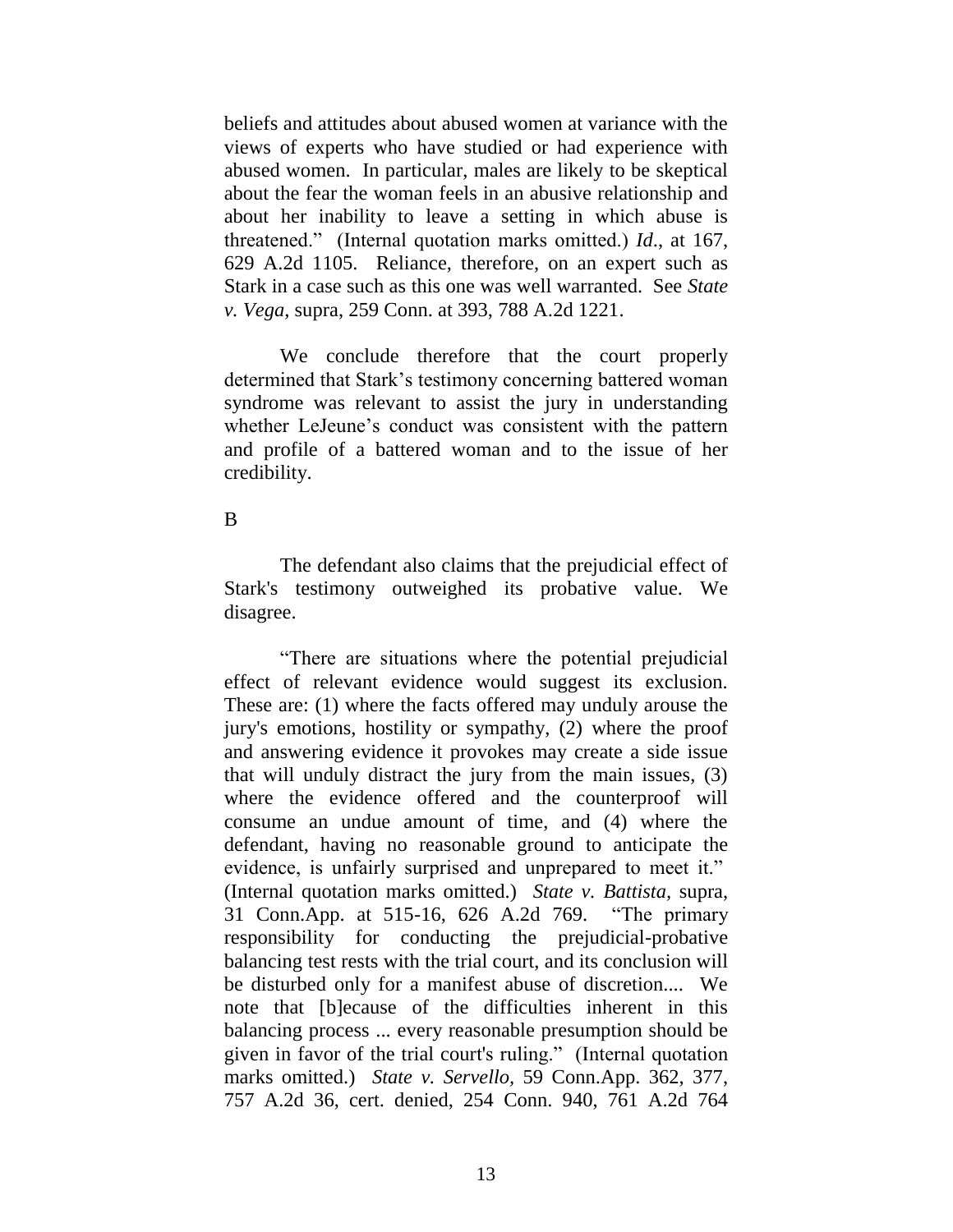(2000).

As we already have concluded, Stark"s testimony could have assisted the jury substantially in understanding whether LeJeune's conduct was consistent with the pattern and profile of a battered woman. The court reasonably could have concluded that the probative value of that evidence outweighed its prejudicial effect. We therefore are not persuaded that the court abused its discretion in admitting Stark's testimony, especially in light of the court's limiting instruction to the jury.[FN13](#page-14-0)

<span id="page-14-1"></span><span id="page-14-0"></span>[FN13.](#page-14-1) In its final charge to the jury, the court instructed in relevant part: "Dr. Stark's testimony presented a general description of battered woman syndrome, and he then testified as to certain characteristics that are commonly found in relationships involving domestic violence and on general or typical behavior patterns of victims of domestic violence. Dr. Stark, however, did not testify about whether Carissa LeJeune was in fact battered or whether her testimony here in court was truthful and accurate. His testimony was offered instead to help you understand whether Ms. LeJeune"s conduct was consistent with the pattern and profile of a battered woman to help explain her conduct and thus to aid you in evaluating the credibility of her testimony.

"Expert testimony is presented to you to assist you in your deliberations. No such testimony is binding upon you, however, and you may disregard such testimony either in whole or in part. It's up to you as triers of the facts to determine whether such testimony was credible and whether and how it applies to the case. It's for you to consider the testimony with the other circumstances in the case and using your best judgment determine whether you will give it any weight and, if so, what weight you will give to it."

 $\mathcal{C}$ 

The defendant's last claim relative to Stark's testimony is that it improperly bolstered LeJeune"s credibility and, thus, invaded the province of the jury. We are not persuaded.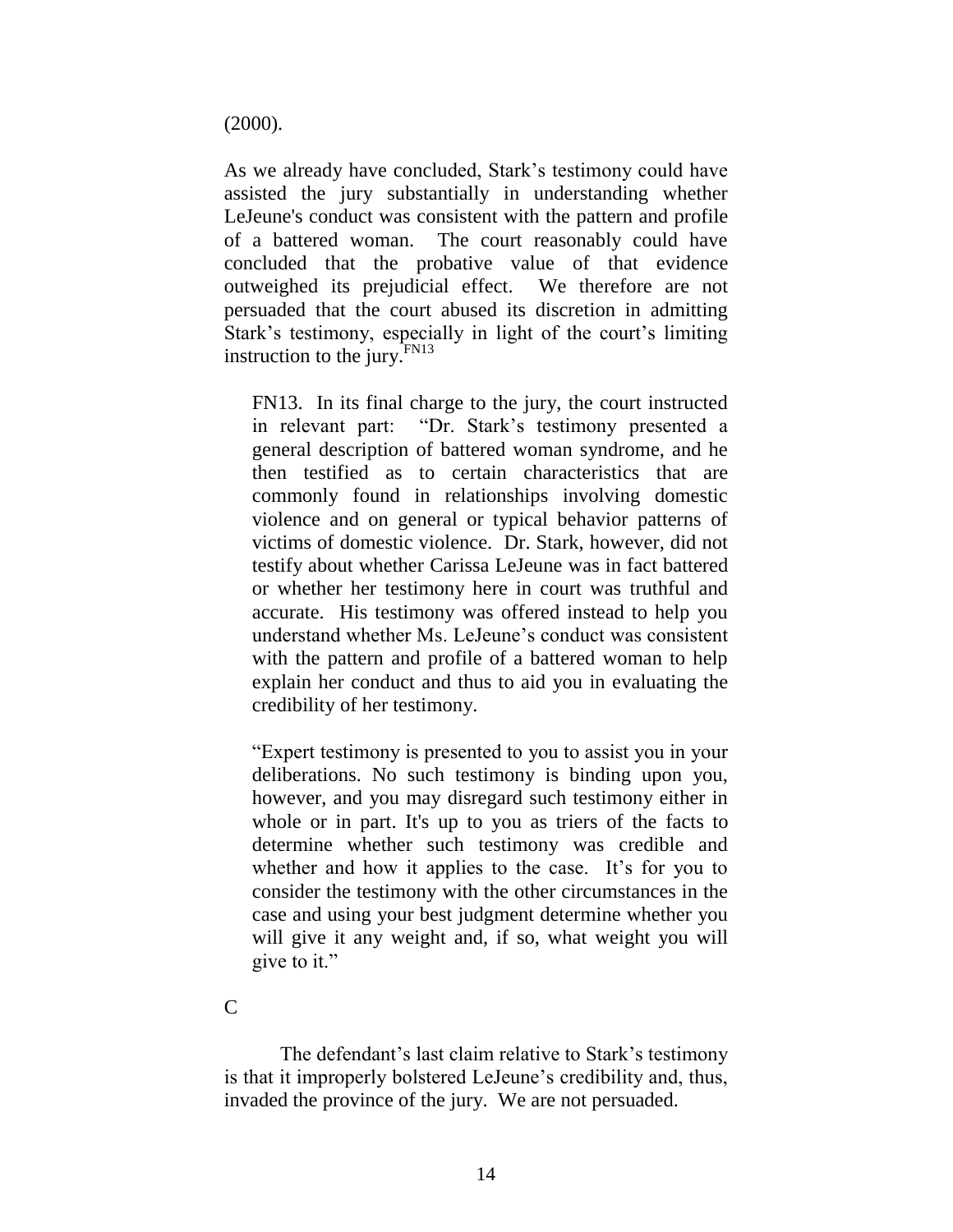There is a "critical distinction between admissible expert testimony on general or typical behavior patterns of ... victims and inadmissible testimony directly concerning the particular victim"s credibility." *[State v. Spigarolo,](http://www.westlaw.com/Find/Default.wl?rs=dfa1.0&vr=2.0&DB=162&FindType=Y&SerialNum=1989039735)* [210 Conn.](http://www.westlaw.com/Find/Default.wl?rs=dfa1.0&vr=2.0&DB=162&FindType=Y&SerialNum=1989039735)  359, 379, 556 A.2d 112,cert. denied, [493 U.S. 933, 110 S.Ct.](http://www.westlaw.com/Find/Default.wl?rs=dfa1.0&vr=2.0&DB=708&FindType=Y&SerialNum=1989142453)  [322, 107 L.Ed.2d 312 \(1989\).](http://www.westlaw.com/Find/Default.wl?rs=dfa1.0&vr=2.0&DB=708&FindType=Y&SerialNum=1989142453) Expert testimony properly may be admitted to assist the jury in understanding not whether the victim was credible on the witness stand, but whether the victim"s conduct was consistent with the pattern and profile of a battered woman. See *[State v. Borrelli,](http://www.westlaw.com/Find/Default.wl?rs=dfa1.0&vr=2.0&DB=162&FindType=Y&SerialNum=1993159035)* [supra, 227 Conn.](http://www.westlaw.com/Find/Default.wl?rs=dfa1.0&vr=2.0&DB=162&FindType=Y&SerialNum=1993159035)  at 174, 629 A.2d 1105. Such explanatory testimony does not invade the province of the jury in assessing the credibility of witnesses. *Id*. Furthermore, it is not impermissible for an expert witness to respond to hypothetical questions about the behavior of abuse victims for the purpose of establishing that the victim"s behavior was generally consistent with that of such victims. See *[State v. Freeney,](http://www.westlaw.com/Find/Default.wl?rs=dfa1.0&vr=2.0&DB=162&FindType=Y&SerialNum=1994054209)* [228 Conn. 582, 592-93,](http://www.westlaw.com/Find/Default.wl?rs=dfa1.0&vr=2.0&DB=162&FindType=Y&SerialNum=1994054209)  637 A.2d 1088 (1994).

In the present case, Stark did not give his opinion as to whether LeJeune testified truthfully or whether she in fact suffered from battered woman syndrome. His expert testimony could have assisted the jury substantially in understanding whether LeJeune's conduct was consistent with the pattern and profile of a battered woman. Moreover, Stark provided the jury with a framework within which it could place and possibly explain the victim"s behavior, which is within the accepted role of an expert witness. See *[State v.](http://www.westlaw.com/Find/Default.wl?rs=dfa1.0&vr=2.0&DB=162&FindType=Y&SerialNum=2002103231)  [Vega,](http://www.westlaw.com/Find/Default.wl?rs=dfa1.0&vr=2.0&DB=162&FindType=Y&SerialNum=2002103231)* [supra, 259 Conn. at 396, 788 A.2d 1221.](http://www.westlaw.com/Find/Default.wl?rs=dfa1.0&vr=2.0&DB=162&FindType=Y&SerialNum=2002103231)

Our review of the record leads us to conclude, therefore, that Stark"s testimony did not invade the province of the jury in assessing LeJeune"s credibility, especially in light of the court's limiting instruction to the jury. Accordingly, the court did not abuse its discretion in admitting Stark"s testimony. [Some footnotes omitted.]

[¶27] In the case *State v. Borelli*, 629 A.2d 1105, 1112-16 (Conn. 1993), which is cited several times in the case immediately above, the appellate court dealt with a case quite similar to the instant case:

In the present case, Stark presented a general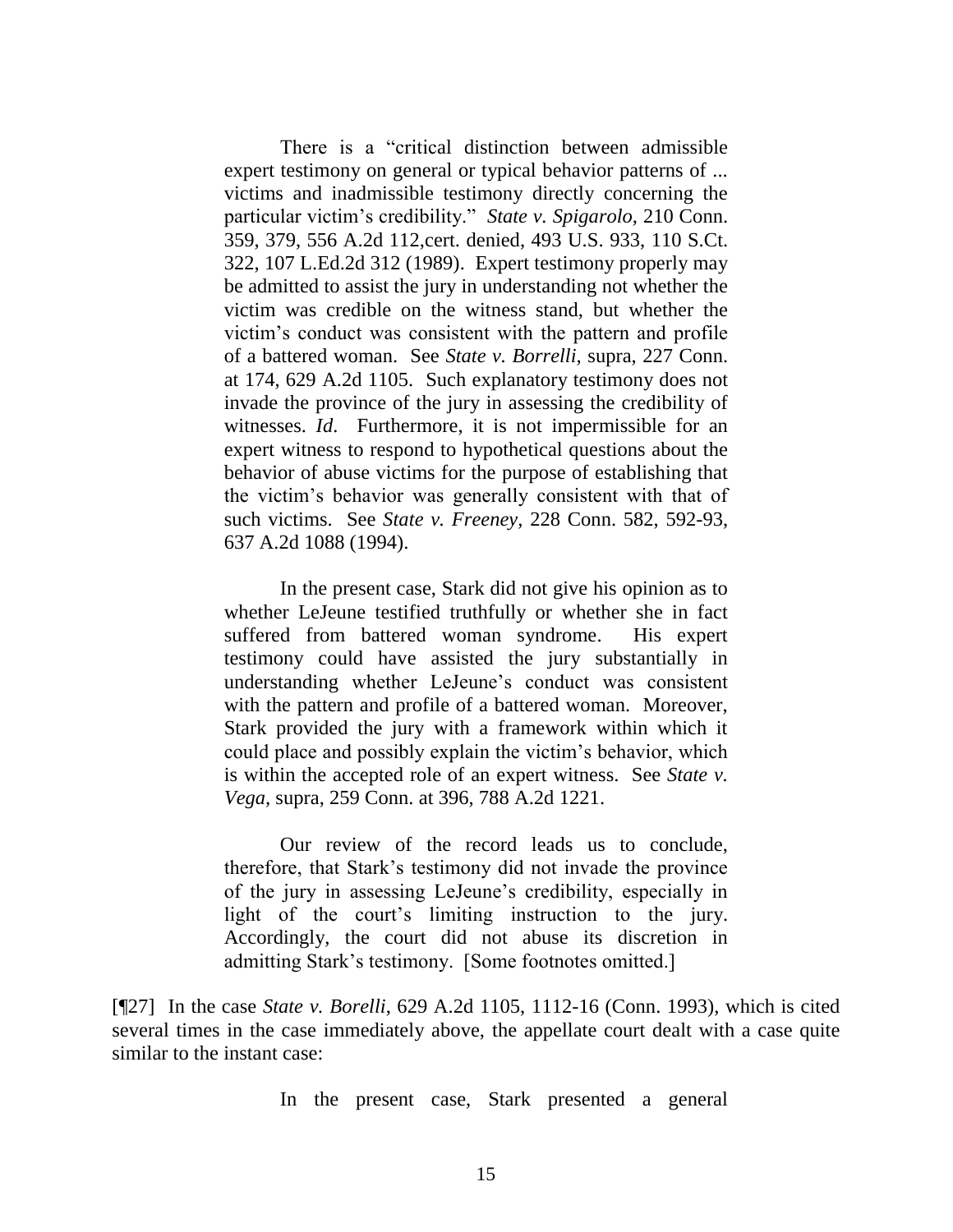description of battered woman"s syndrome, based on his experience with battered women and research and study in the area of domestic violence. Stark defined the term "battered woman's syndrome" as referring "to the behavioral and psychological consequences that many victims, but by no means all victims, experience as a consequence of living in domestic violence situations."

Stark explained that there are certain characteristics that are commonly found in relationships involving domestic violence. First, there is the "cycle of violence," in which "there"s a period of tension build up in the relationship and then there"s what we call the abusive episode where the batter [er] explodes and there's violence maybe combined with other forms of force and harassment ... and it's at that point or soon after that point that the battered woman may be quite clear about her danger and quite forthright in seeking help. But the next phase is what we call the honeymoon phase or where the batter[er] either says he'll never do it again or ... enters some kind of treatment program.... And she doesn"t want the relationship to end, she wants violence to end. And she believes maybe this time it will be different. So at that point she's likely to believe that, in fact, it won't happen again. And she may at that point then either change her story or try to ... do what she needs to do ... in order to survive and to feel safe in the relationship."

Stark testified that some battered women develop a "learned helplessness" from repeated failures to take control of the relationship. The result of such learned helplessness is that battered women fail to take advantage of subsequent opportunities to seek help and escape the battering situation.

Stark also testified: "Now, the battered woman's syndrome includes a lot of behaviors which don't make any sense when you understand them as an outsider, but only make sense when you understand them from the standpoint of survival and safety." Stark testified that battered women may stay in a relationship with an abuser despite the abuse. Battered women commonly fail to report their problems or delay reporting them to the authorities or others. Such women, who have suffered extraordinary harm, commonly minimize or even deny the harm that they have suffered.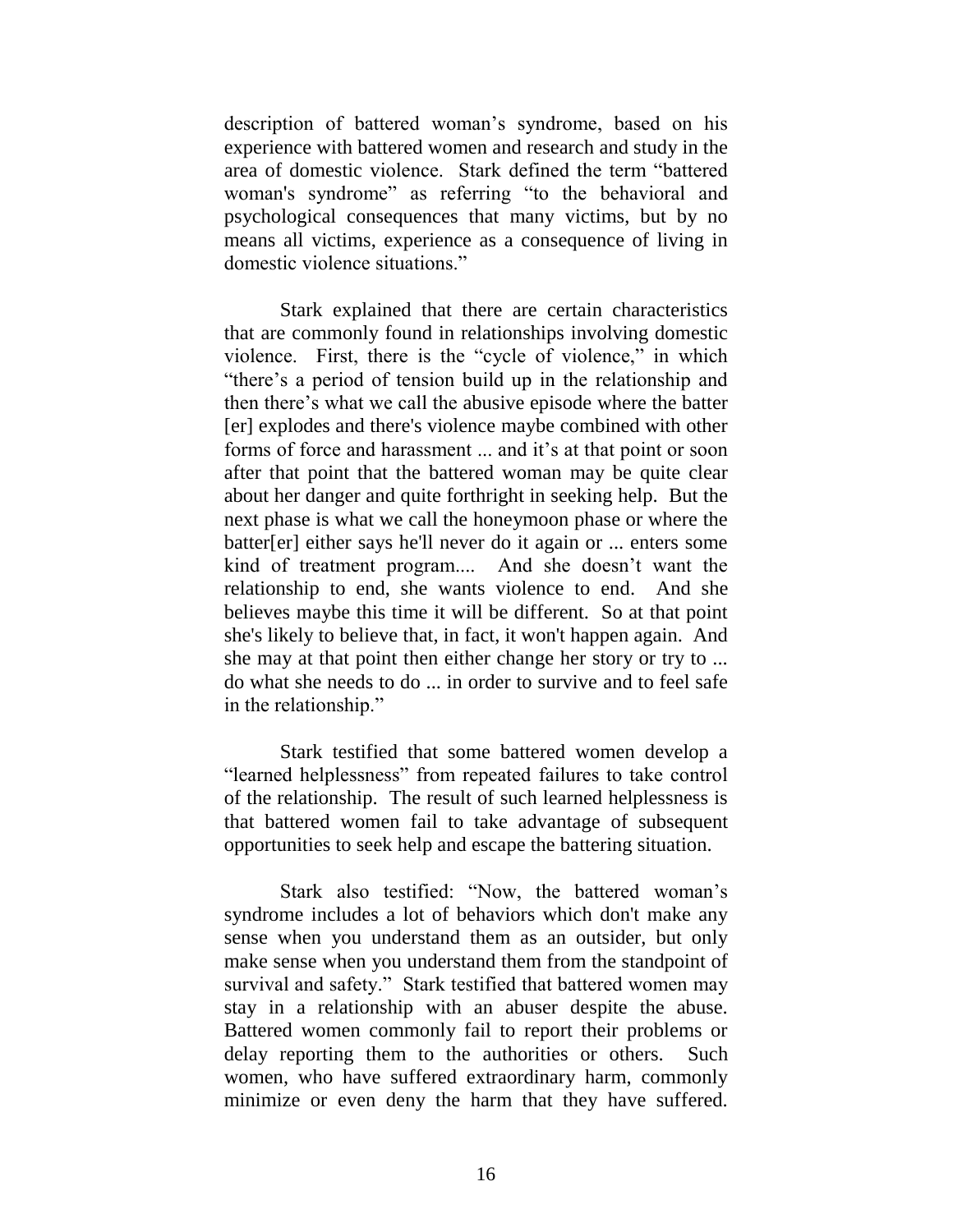Finally, there is the "paradoxical situation ... where a woman will come in on one occasion and present a very clear and concise picture of danger that she's in, either explaining it to her health provider or to a police officer, and then a week later completely change her story." Stark testified that this last pattern "is one of the most common things that we see in the field."

Stark"s testimony was consistent with the theory of battered woman"s syndrome as it has been presented and discussed in scholarly commentary. See L. Walker, The Battered Woman Syndrome (1984) pp. 86-94, pp. 95-104; R. Schuller & N. Vidmar, "Battered Women Syndrome Evidence in the Courtroom: A Review of the Literature,"16 Law & Human Behavior 273, 274-77 (1992); C. Ewing, Battered Women Who Kill: Psychological Self-Defense as Legal Justification (1987) pp. 7-21; see generally L. Walker, The Battered Woman (1979).<sup>[FN13](#page-17-0)</sup>

<span id="page-17-1"></span><span id="page-17-0"></span>[FN13.](#page-17-1) The defendant also argues that expert testimony concerning battered woman's syndrome should not be admitted because the American Psychiatric Association"s Diagnostic and Statistical Manual of Mental Disorders (3d Ed.1987), an important diagnostic treatise in the medical, psychiatric, and psychological fields, does not contain any reference to the syndrome. Stark specifically disclaimed, however, that the "syndrome" is an illness or mental disorder, but instead testified that battered women are "focusing on survival and safety ... [which] leads to these paradoxical behaviors and attitudes." See *[Bechtel v. State,](http://www.westlaw.com/Find/Default.wl?rs=dfa1.0&vr=2.0&DB=661&FindType=Y&ReferencePositionType=S&SerialNum=1992153953&ReferencePosition=7)* 840 P.2d 1, 7 (Okl.Crim.App.1992) (rejecting a similar argument and stating that the syndrome is a mixture of both psychological and physiological symptoms but is not a mental disease); *[Commonwealth v. Craig,](http://www.westlaw.com/Find/Default.wl?rs=dfa1.0&vr=2.0&DB=713&FindType=Y&ReferencePositionType=S&SerialNum=1990023423&ReferencePosition=389)* [783 S.W.2d](http://www.westlaw.com/Find/Default.wl?rs=dfa1.0&vr=2.0&DB=713&FindType=Y&ReferencePositionType=S&SerialNum=1990023423&ReferencePosition=389)  387, 389 (Ky.1990) (syndrome was not mental condition and expert could qualify to testify about it although not a psychiatrist or clinical psychologist); R. Schuller & N. Vidmar, "Battered Women Syndrome Evidence in the Courtroom: A Review of the Literature,"16 Law & Human Behavior 273, 281 (1992) (despite the label, battered woman"s syndrome is not a diagnosable mental disorder, but is rather a descriptive term that refers to the effects of abuse on a woman).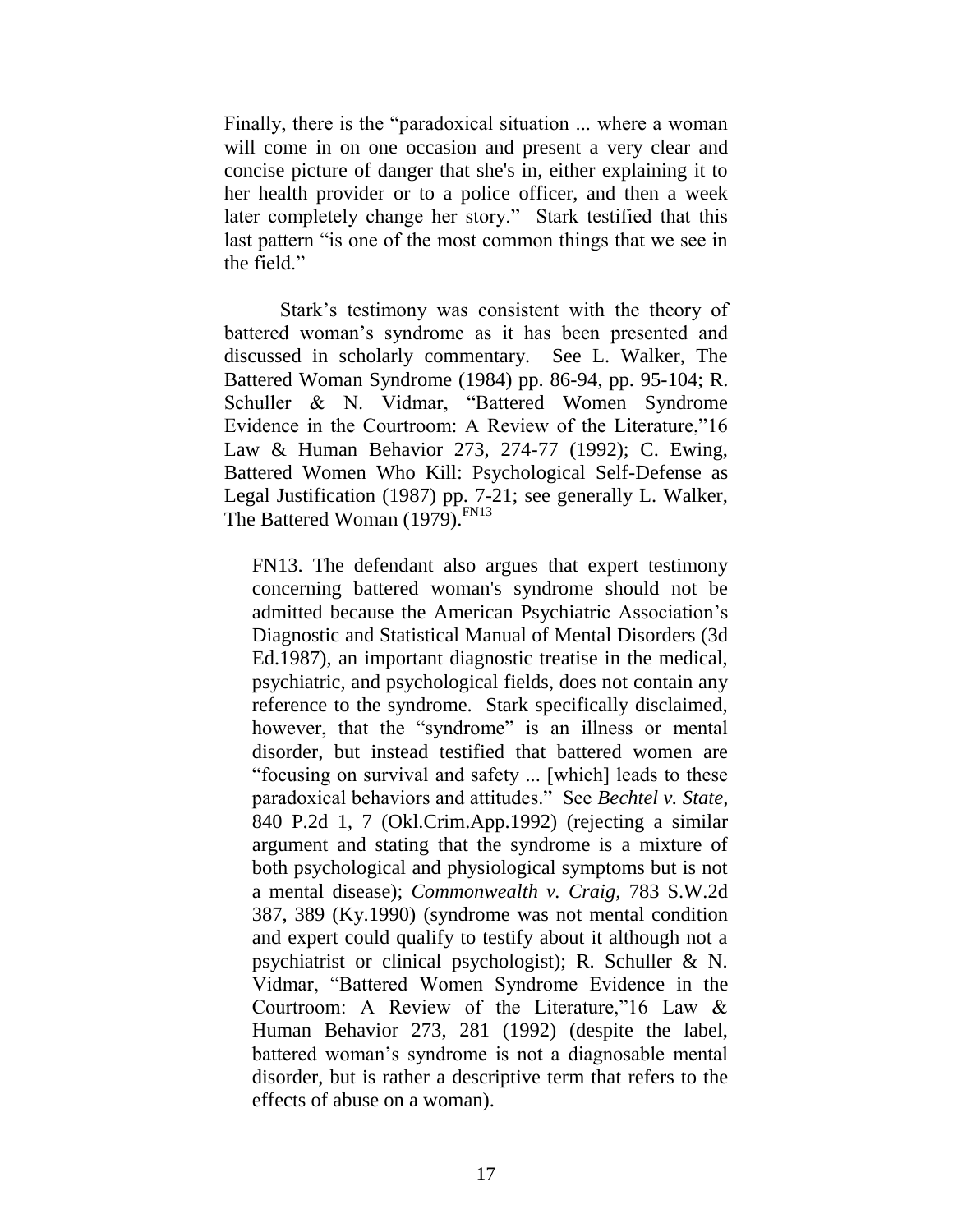Moreover, expert testimony concerning battered woman"s syndrome has been accepted by many courts when the testimony was offered by a criminal defendant to bolster a claim of self-defense. See, e.g., *[People v. Minnis,](http://www.westlaw.com/Find/Default.wl?rs=dfa1.0&vr=2.0&DB=578&FindType=Y&SerialNum=1983144657)* [118](http://www.westlaw.com/Find/Default.wl?rs=dfa1.0&vr=2.0&DB=578&FindType=Y&SerialNum=1983144657)  Ill.App.3d 345, 74 Ill.Dec. 179, 455 N.E.2d 209 (1983); *[State](http://www.westlaw.com/Find/Default.wl?rs=dfa1.0&vr=2.0&DB=661&FindType=Y&SerialNum=1985102933)  [v. Hundley,](http://www.westlaw.com/Find/Default.wl?rs=dfa1.0&vr=2.0&DB=661&FindType=Y&SerialNum=1985102933)* [236 Kan. 461, 693 P.2d 475 \(1985\);](http://www.westlaw.com/Find/Default.wl?rs=dfa1.0&vr=2.0&DB=661&FindType=Y&SerialNum=1985102933) *[Commonwealth v. Craig,](http://www.westlaw.com/Find/Default.wl?rs=dfa1.0&vr=2.0&DB=713&FindType=Y&SerialNum=1990023423)* [783 S.W.2d 387 \(Ky.1990\);](http://www.westlaw.com/Find/Default.wl?rs=dfa1.0&vr=2.0&DB=713&FindType=Y&SerialNum=1990023423) *[State v.](http://www.westlaw.com/Find/Default.wl?rs=dfa1.0&vr=2.0&DB=162&FindType=Y&SerialNum=1982100847)  [Anaya,](http://www.westlaw.com/Find/Default.wl?rs=dfa1.0&vr=2.0&DB=162&FindType=Y&SerialNum=1982100847)* [438 A.2d 892 \(Me.1981\);](http://www.westlaw.com/Find/Default.wl?rs=dfa1.0&vr=2.0&DB=162&FindType=Y&SerialNum=1982100847) *State v. Kelly,* supra; *[Bechtel v. State,](http://www.westlaw.com/Find/Default.wl?rs=dfa1.0&vr=2.0&DB=661&FindType=Y&SerialNum=1992153953)* [840 P.2d 1 \(Okl.Crim.App.1992\);](http://www.westlaw.com/Find/Default.wl?rs=dfa1.0&vr=2.0&DB=661&FindType=Y&SerialNum=1992153953) *[Commonwealth v. Stonehouse,](http://www.westlaw.com/Find/Default.wl?rs=dfa1.0&vr=2.0&DB=162&FindType=Y&SerialNum=1989032545)* [521 Pa. 41, 555 A.2d 772](http://www.westlaw.com/Find/Default.wl?rs=dfa1.0&vr=2.0&DB=162&FindType=Y&SerialNum=1989032545)  (1989); *[Fielder v. State,](http://www.westlaw.com/Find/Default.wl?rs=dfa1.0&vr=2.0&DB=713&FindType=Y&SerialNum=1988075793)* [756 S.W.2d 309](http://www.westlaw.com/Find/Default.wl?rs=dfa1.0&vr=2.0&DB=713&FindType=Y&SerialNum=1988075793)  (Tex.Crim.App.1988). Such expert testimony has also been accepted if offered by the prosecution to explain the recantation of the complaining witness; *[Arcoren v. United](http://www.westlaw.com/Find/Default.wl?rs=dfa1.0&vr=2.0&DB=350&FindType=Y&SerialNum=1991069881)  [States,](http://www.westlaw.com/Find/Default.wl?rs=dfa1.0&vr=2.0&DB=350&FindType=Y&SerialNum=1991069881)* [929 F.2d 1235 \(8th Cir.\),](http://www.westlaw.com/Find/Default.wl?rs=dfa1.0&vr=2.0&DB=350&FindType=Y&SerialNum=1991069881) cert. denied, [502 U.S. 913,](http://www.westlaw.com/Find/Default.wl?rs=dfa1.0&vr=2.0&DB=708&FindType=Y&SerialNum=1991151254)  [112 S.Ct. 312, 116 L.Ed.2d 255 \(1991\);](http://www.westlaw.com/Find/Default.wl?rs=dfa1.0&vr=2.0&DB=708&FindType=Y&SerialNum=1991151254) and if offered to explain the victim"s delay in reporting the abuse and remaining with the defendant after the abuse. *[State v. Frost,](http://www.westlaw.com/Find/Default.wl?rs=dfa1.0&vr=2.0&DB=162&FindType=Y&SerialNum=1990123608)* 242 N.J.Super. 601, 614, 577 A.2d 1282,cert. denied, [127](http://www.westlaw.com/Find/Default.wl?rs=dfa1.0&vr=2.0&DB=162&FindType=Y&SerialNum=1992056498)  [N.J. 321, 604 A.2d 596 \(1990\);](http://www.westlaw.com/Find/Default.wl?rs=dfa1.0&vr=2.0&DB=162&FindType=Y&SerialNum=1992056498) *[State v. Ciskie,](http://www.westlaw.com/Find/Default.wl?rs=dfa1.0&vr=2.0&DB=661&FindType=Y&SerialNum=1988037505)* [110 Wash.2d](http://www.westlaw.com/Find/Default.wl?rs=dfa1.0&vr=2.0&DB=661&FindType=Y&SerialNum=1988037505)  263, 272, 751 P.2d 1165 (1988); see generally J. Schroeder, "Using Battered Woman Syndrome Evidence in the Prosecution of a Batterer,["76 Iowa L.Rev. 553 \(1991\).](http://www.westlaw.com/Find/Default.wl?rs=dfa1.0&vr=2.0&DB=1168&FindType=Y&SerialNum=0100997692)<sup>[FN14](#page-18-0)</sup> We conclude that the subject of battered woman's syndrome is "beyond the ken of the average juror," and therefore meets the threshold test for admissibility of expert testimony in this state. *People v. Wilson,* supra.

<span id="page-18-1"></span><span id="page-18-0"></span>[FN14.](#page-18-1) "[P]rosecuting a batterer poses special problems. The battered woman is likely to hide the fact that she is being abused, which results in mate abuse remaining largely unreported.... If charges are filed, the battered woman may change her mind about prosecuting the batterer and withdraw her complaint, refuse to testify as a witness, or recant." J. Schroeder, "Using Battered Woman Syndrome Evidence in the Prosecution of a Batterer,["76 Iowa L.Rev. 553, 559-60 \(1991\).](http://www.westlaw.com/Find/Default.wl?rs=dfa1.0&vr=2.0&DB=1168&FindType=Y&ReferencePositionType=S&SerialNum=0100997692&ReferencePosition=559)

Finally, Stark"s expert testimony in this case was helpful to the jury. The most important issue in this case was the credibility of the victim. Her written, signed statement alleged that she had been the victim of egregious abuse.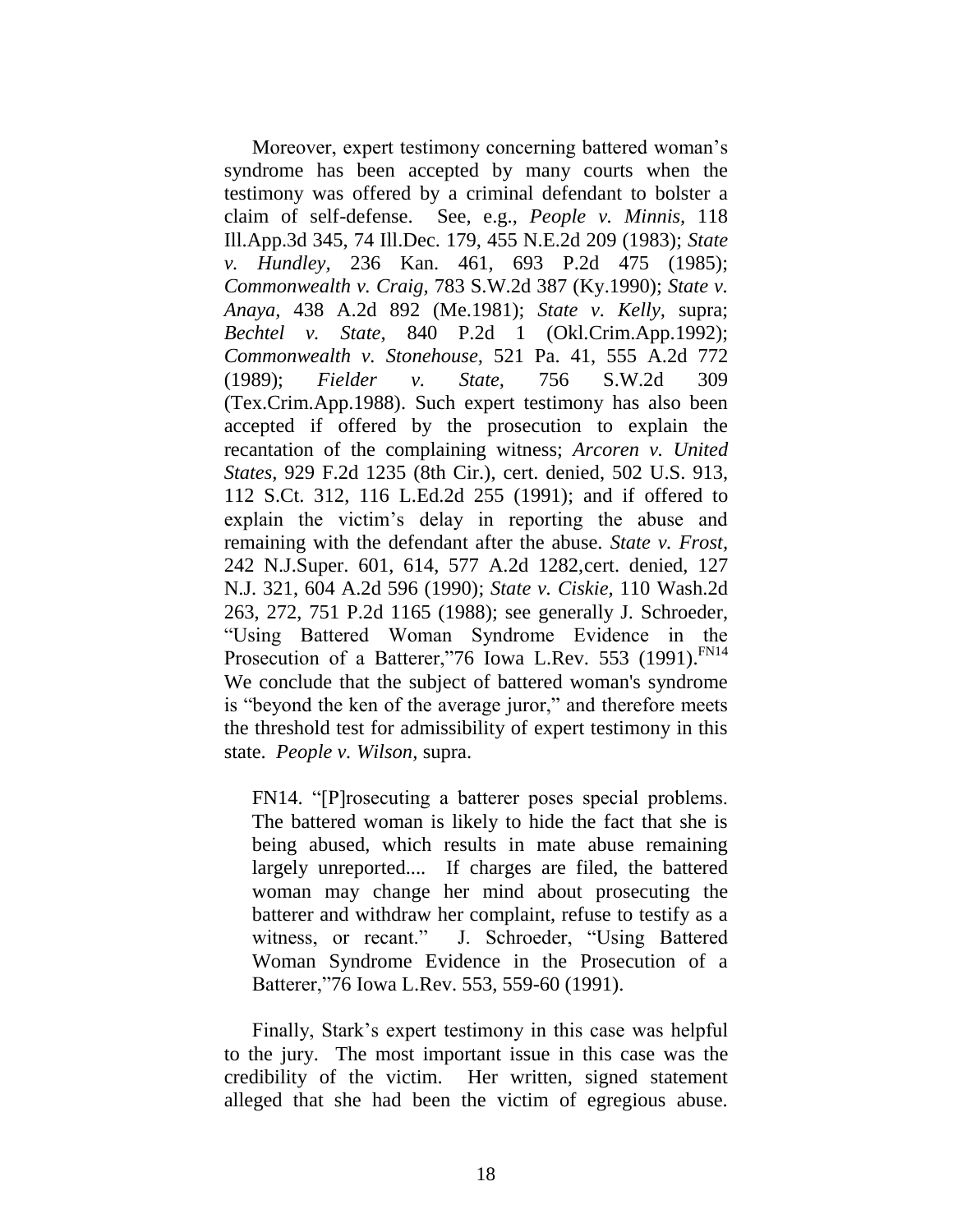Before the jury, the victim testified that she had not been abused and that indeed it was she who had tied up the defendant and abused him. The defendant, through crossexamination of Olofson, questioned the credibility of the victim"s written statement in view of her eighteen hour delay in making the complaint. The victim testified that she had made up the statement in order to get her husband into drug treatment. The state offered a different explanation, one beyond the knowledge and understanding of the average juror-that the statement was true, and the victim"s recantation was a pattern of typical behavior consistent with battered woman's syndrome.

In a case directly on point, the Eighth Circuit Court of Appeals upheld the admission of expert testimony on battered woman's syndrome to impeach an abuse victim's recantation at the criminal prosecution of the abuser. *Arcoren v. United States,* supra, 1241. In *Arcoren,* a victim of rape and assault described the defendant's violent sexual and physical assaults to a criminal investigator with the Bureau of Indian Affairs. *Id.,* at 1237. The victim also testified as to the assaults before a grand jury. At trial, however, the victim recanted her prior testimony and denied that the defendant had beaten and raped her. *Id.,* at 1238. The Circuit Court of Appeals noted that, as in the present case, the jury was then "faced with a bizarre situation." *Id.,* at 1240. "A jury naturally would be puzzled at the complete about-face she made, and would have great difficulty in determining which version of [the victim's] testimony it should believe. If there were some explanation for [the victim"s] changed statements, such explanation would aid the jury in deciding which statements were credible." *Id.* Like the expert testimony in *Arcoren,* Stark's testimony provided the jury in the present case with an explanation for the victim's changed statements.

On the basis of the foregoing, we conclude that Stark was qualified to testify as an expert witness, that his testimony focused on a subject not familiar to the average person and that his testimony was helpful to the jury. Accordingly, his expert testimony was properly admitted.<sup>[FN15](#page-19-0)</sup>

<span id="page-19-1"></span><span id="page-19-0"></span>[FN15.](#page-19-1) Of course, expert testimony, like all other evidence, must be relevant to be admitted. *[State v. Wade,](http://www.westlaw.com/Find/Default.wl?rs=dfa1.0&vr=2.0&DB=161&FindType=Y&SerialNum=1921110259)* [96 Conn.](http://www.westlaw.com/Find/Default.wl?rs=dfa1.0&vr=2.0&DB=161&FindType=Y&SerialNum=1921110259)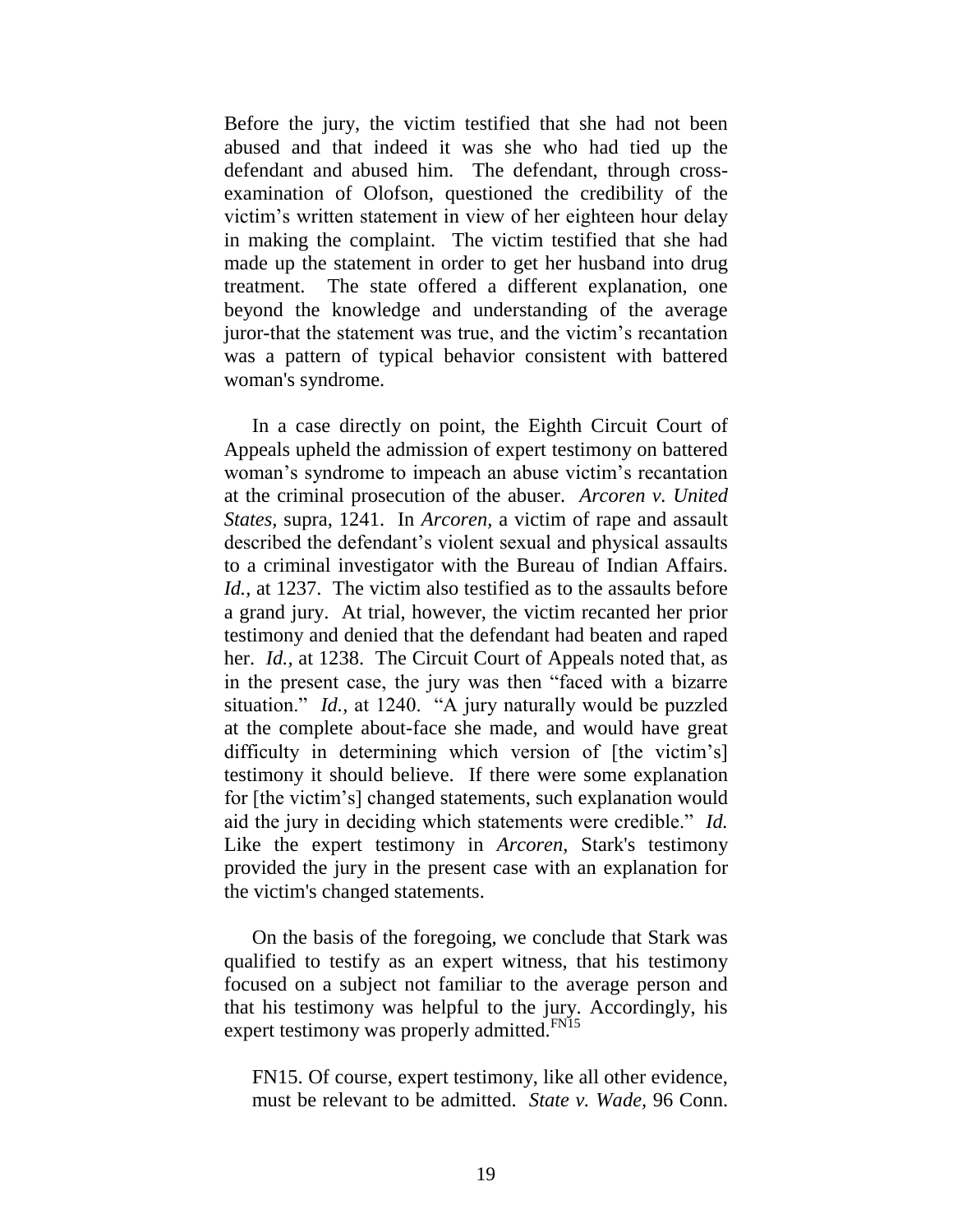238, 248, 113 A. 458 (1921). Expert testimony on the subject of battered woman"s syndrome is not relevant unless there is some evidentiary foundation that a party or witness to the case is a battered woman, and that party or witness has behaved in such a manner that the jury would be aided by expert testimony providing an explanation for the behavior. *[State v. Koss,](http://www.westlaw.com/Find/Default.wl?rs=dfa1.0&vr=2.0&DB=578&FindType=Y&SerialNum=1990046242)* [49 Ohio St.3d 213, 218, 551](http://www.westlaw.com/Find/Default.wl?rs=dfa1.0&vr=2.0&DB=578&FindType=Y&SerialNum=1990046242)  N.E.2d 970 (1990). In the present case, the defendant has not challenged the adequacy of the requisite foundation, and therefore we need not reach the issue.

 $\mathcal{C}$ 

The defendant's final claim is that the expert testimony in this case was actually opinion testimony as to the credibility of a witness, and therefore should have been excluded because it improperly invaded the province of the jury. The defendant relies on two recently decided cases; *[United States v. Whitted,](http://www.westlaw.com/Find/Default.wl?rs=dfa1.0&vr=2.0&DB=350&FindType=Y&SerialNum=1993109571)* [994 F.2d 444 \(8th Cir.1993\);](http://www.westlaw.com/Find/Default.wl?rs=dfa1.0&vr=2.0&DB=350&FindType=Y&SerialNum=1993109571) *[State v.](http://www.westlaw.com/Find/Default.wl?rs=dfa1.0&vr=2.0&DB=661&FindType=Y&SerialNum=1993114457)  [Cheeks,](http://www.westlaw.com/Find/Default.wl?rs=dfa1.0&vr=2.0&DB=661&FindType=Y&SerialNum=1993114457)* 253 Kan. [93, 853 P.2d 655 \(1993\);](http://www.westlaw.com/Find/Default.wl?rs=dfa1.0&vr=2.0&DB=661&FindType=Y&SerialNum=1993114457) in which convictions were reversed because physician experts testified that, in their opinions, the child victims were in fact sexually abused by the respective defendants. In *Whitted,* the court concluded that the expert testimony, which was based on the victim's subjective version of events, "significantly enhanced [the victim's] believability and unfairly tilted the scales in her favor." *United States v. Whitted,* supra, 447. In *Cheeks,* the expert witness identified a child's crying and defecating as the two forms of behavior most likely to trigger an assault or abuse of a child, and then testified that such behavior was present and was a likely trigger of the abuse in that case. *[State v. Cheeks,](http://www.westlaw.com/Find/Default.wl?rs=dfa1.0&vr=2.0&DB=661&FindType=Y&SerialNum=1993114457)* [253 Kan. at 103, 853 P.2d 655.](http://www.westlaw.com/Find/Default.wl?rs=dfa1.0&vr=2.0&DB=661&FindType=Y&SerialNum=1993114457)

<span id="page-20-0"></span>Certainly, the jury had the right to consider Stark"s testimony in determining whether to believe the victim"s prior statement or her testimony at trial. Stark did not testify, however, that the victim was in fact battered and therefore did not comment, directly or indirectly, on her credibility. [FN16](#page-21-0) Rather, this case is similar to *[State v. Spigarolo,](http://www.westlaw.com/Find/Default.wl?rs=dfa1.0&vr=2.0&DB=162&FindType=Y&SerialNum=1989039735)* [supra, 210](http://www.westlaw.com/Find/Default.wl?rs=dfa1.0&vr=2.0&DB=162&FindType=Y&SerialNum=1989039735)  Conn. at 377, 556 A.2d 112, in which we held that a trial court did not abuse its discretion by admitting an expert witness' testimony on the general behavioral characteristics of child abuse victims. We rejected the defendant"s claim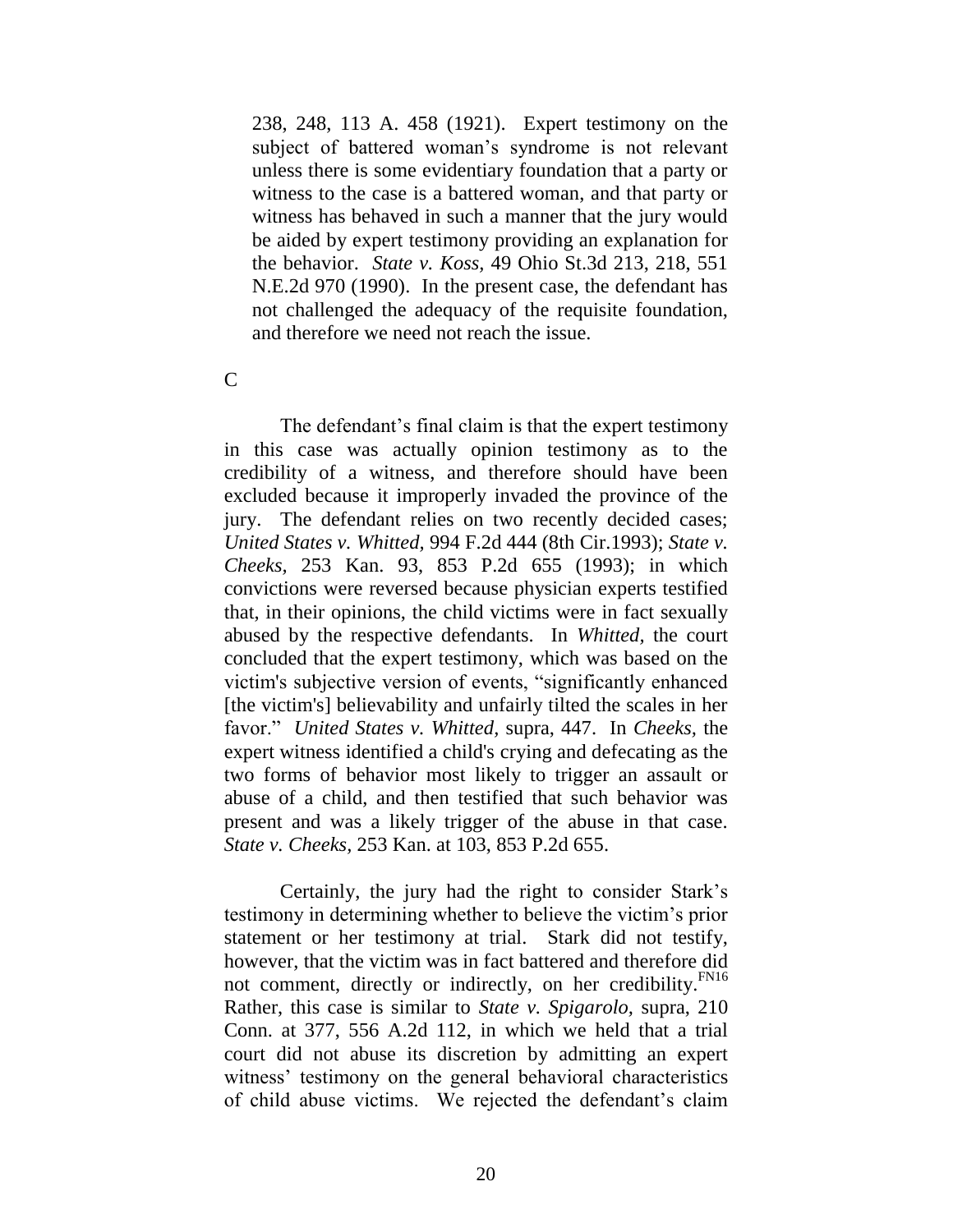that the testimony usurped the jury"s function of assessing the credibility of witnesses, noting that there is a "critical distinction between admissible expert testimony on general or typical behavior patterns of ... victims and inadmissible testimony directly concerning the particular victim's credibility." *[Id.,](http://www.westlaw.com/Find/Default.wl?rs=dfa1.0&vr=2.0&DB=162&FindType=Y&SerialNum=1989039735)* [at 379, 556 A.2d 112.](http://www.westlaw.com/Find/Default.wl?rs=dfa1.0&vr=2.0&DB=162&FindType=Y&SerialNum=1989039735) In the present case, the purpose of Stark"s testimony was to present to the jury possible explanations for why a victim of abuse would completely recant her accusations, explanations that in all likelihood were beyond the jury's experience and knowledge. Stark neither presented opinion testimony as to the credibility of any witness nor indicated whether the out-of-court statement was credible. Like the expert testimony in *Spigarolo,* Stark"s testimony was relevant to describe the behavior patterns typically ascribed to battered women's syndrome. The trial court also cautioned the jury that expert testimony "is [not] binding upon you and you may disregard such testimony either entirely or in part. It is for you the triers of the facts to consider the testimony and with the other circumstances in this case, use your best judgment to determine whether or not you give any weight to the testimony and, if so, what weight you will give to it."

<span id="page-21-0"></span>[FN16.](#page-20-0) By noting that Stark did not testify that the victim was a battered spouse, we do not imply that such testimony would have implicitly commented on her credibility. Rather, in the context of this case, we need not decide whether an expert witness may offer his or her opinion as to whether a spouse is a battered spouse, nor decide whether such an opinion would implicitly comment on the credibility of the spouse.

Under the circumstances of this case, Stark's expert testimony was properly admitted "to assist the jury in understanding, not whether [the victim] was a credible witness on the witness stand, but whether her conduct ... was consistent with the pattern and profile of a battered woman." *[State v. Frost,](http://www.westlaw.com/Find/Default.wl?rs=dfa1.0&vr=2.0&DB=162&FindType=Y&SerialNum=1990123608)* [supra, 242 N.J.Super. at 614, 577 A.2d 1282.](http://www.westlaw.com/Find/Default.wl?rs=dfa1.0&vr=2.0&DB=162&FindType=Y&SerialNum=1990123608)  We conclude that the expert testimony did not invade the province of the jury in determining the credibility of witnesses.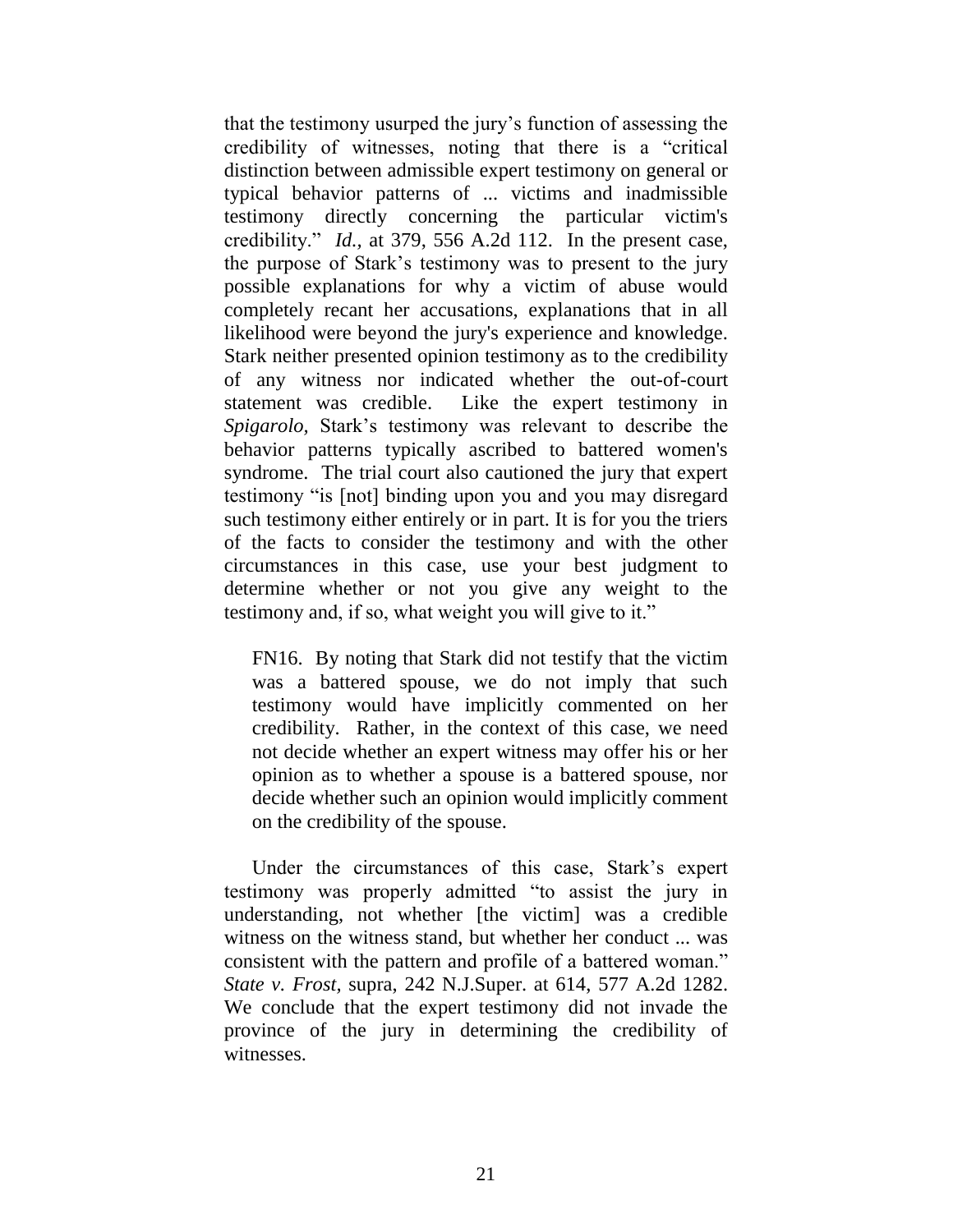[¶28] In the case *Arcoren v. United States*, 929 F.2d 1235, 1238-43 (8<sup>th</sup> Cir. 1991), the appellate court considered a related issue that again involved a recantation by a victim:

> A. As noted, at trial Brave Bird recanted her grand jury testimony. She denied Arcoren raped her, denied that she had seen Arcoren and Bordeaux have sexual intercourse, and stated that the cuts and bruises on her body resulted from an earlier motorbike wreck. When the government confronted her with her contradictory grand jury testimony, Brave Bird stated that she could not remember making the statements or that, where she did recall making them, they were incorrect. She stated that when she made the statements on September 17th accusing Arcoren of raping her, she was angry with Arcoren because "he was with another woman" and not "because he raped [her]."

> The government then called an expert witness, Carol Maicky, to testify regarding "battered woman syndrome." She was a psychologist who had worked with battered women for 10 years and with rape victims for 14 years. The government gave the following reasons for offering the evidence:

Your Honor, there are certain facts which the jury has before it from the testimony which we contend will go unnoticed by a lay jury unless put into a perspective by an expert. We're offering her opinion under [Rule 702](http://www.westlaw.com/Find/Default.wl?rs=dfa1.0&vr=2.0&DB=1004365&DocName=USFRER702&FindType=L) to show that these particular facts, while [they] may seem insignificant by themselves when put together against a battered women syndrome would allow the jury to determine the credibility of her in court testimony ... and help them determine which of the two diametrically opposed sworn statements of Brenda Brave Bird to believe.

After hearing Maicky"s proffered testimony in chambers, the court, over defense counsel's objection, admitted the evidence. The court ruled that the evidence was admissible under [Rule 702 of the Federal Rules of Evidence](http://www.westlaw.com/Find/Default.wl?rs=dfa1.0&vr=2.0&DB=1004365&DocName=USFRER702&FindType=L) because it was "scientific, technical or other specialized knowledge [that] will assist the [jury] to understand the evidence or to determine a fact in issue" and that "the evidence would be more probative than prejudicial." The court, however,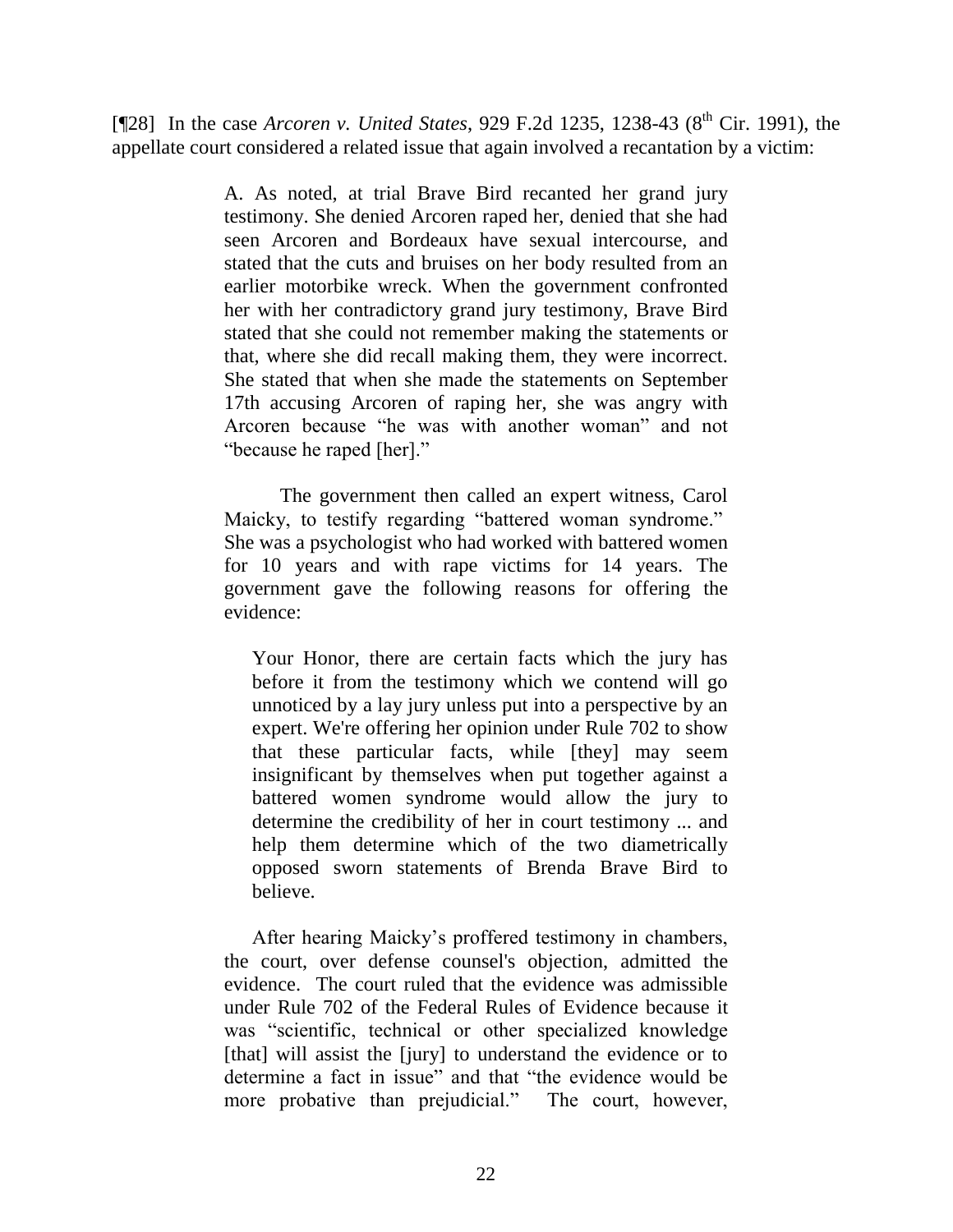warned that Maicky could not "testify as to the ultimate fact that a particular party in this case, not the defendant, the party actually suffers from battered women syndrome. This determination must be left to the trier of fact."

In her testimony before the jury, Maicky generally described the battered woman syndrome. According to her testimony, which was based on her knowledge of the literature dealing with the subject and her professional experience, a "battered woman" is one who assumes responsibility for a cycle of violence occurring in a relationship, where the abuser (a husband or boyfriend) has told her that the first violent episode was her fault. Maicky described the syndrome's general characteristics to include (1) the belief that violence to the woman is her fault; (2) an inability to place responsibility for the violence elsewhere; (3) a fear for her life and the lives of her children; and (4) an irrational belief that the abuser is omnipresent and omniscient. According to Ms. Maicky, a battered woman develops coping mechanisms to deal with the ever-present violence, believing that by doing just one more thing she can stop the violence.

In accordance with the court's direction, Maicky expressed no opinion whether Brave Bird suffered from or displayed symptoms of the syndrome.

B. The district court admitted Maicky's testimony pursuant to [Rule 702 of the Federal Rules of Evidence](http://www.westlaw.com/Find/Default.wl?rs=dfa1.0&vr=2.0&DB=1004365&DocName=USFRER702&FindType=L) which provides:

If scientific, technical, or other specialized knowledge will assist the trier of fact to understand the evidence or to determine a fact in issue, a witness qualified as an expert by knowledge, skill, experience, training, or education, may testify thereto in the form of an opinion or otherwise.

[Rule 702](http://www.westlaw.com/Find/Default.wl?rs=dfa1.0&vr=2.0&DB=1004365&DocName=USFRER702&FindType=L) reflects an attempt to liberalize the rules governing the admission of expert testimony. *See* J. Weinstein & M. Berger, Weinstein"s Evidence, ¶ 702[02] at 702-30 (1988). The Advisory Notes to the Rule comment that "[t]he rule is broadly phrased. The fields of knowledge which may be drawn upon are not limited merely to the 'scientific' and 'technical' but extend to all 'specialized'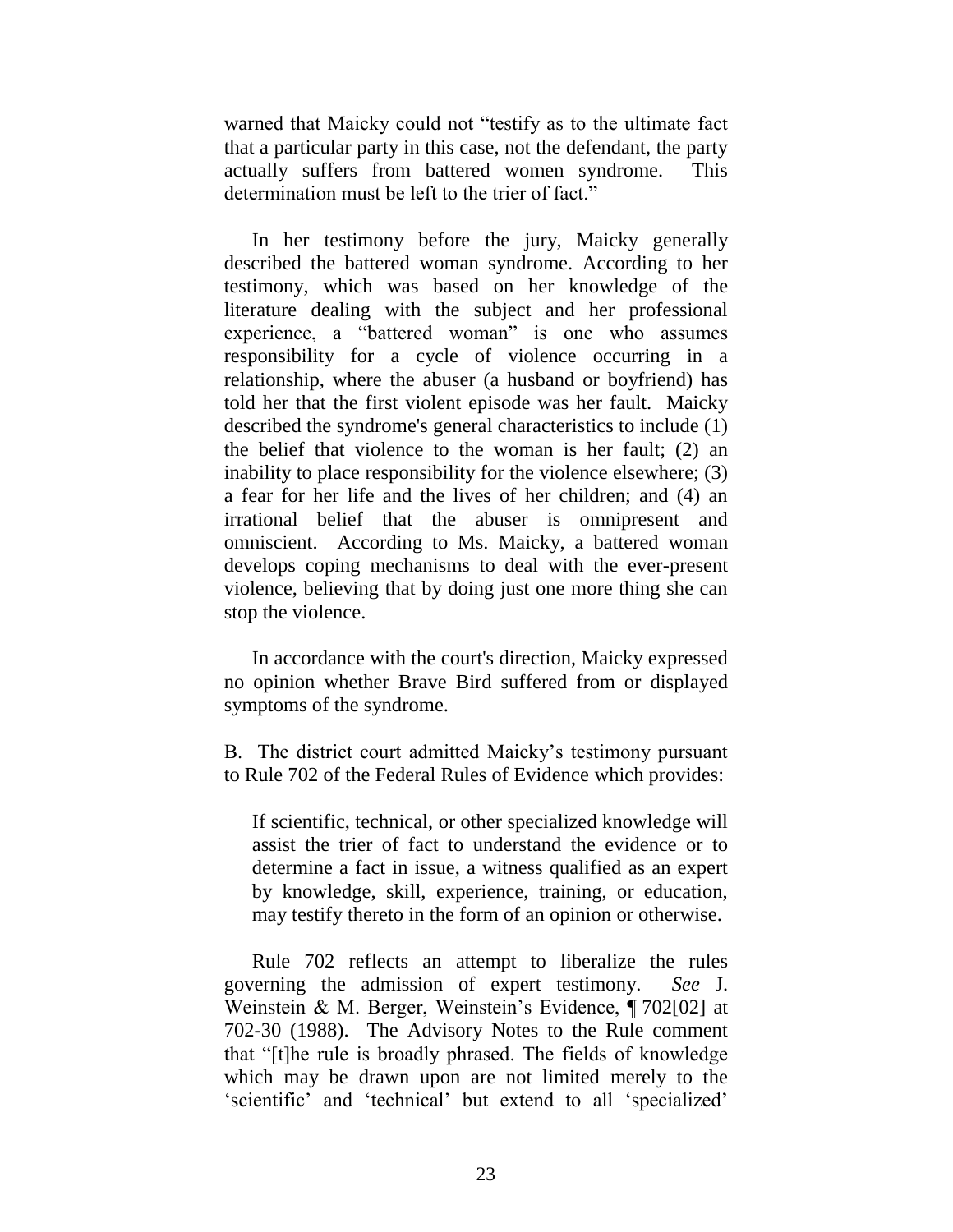knowledge. Similarly, the expert is viewed, not in a narrow sense, but as a person qualified by "knowledge, skill, experience, training or education.' " [Fed.R.Evid. 702,](http://www.westlaw.com/Find/Default.wl?rs=dfa1.0&vr=2.0&DB=1004365&DocName=USFRER702&FindType=L) Advisory Note.

[Rule 702](http://www.westlaw.com/Find/Default.wl?rs=dfa1.0&vr=2.0&DB=1004365&DocName=USFRER702&FindType=L) is one of admissibility rather than exclusion. *See, e.g., [Fox v. Dannenberg,](http://www.westlaw.com/Find/Default.wl?rs=dfa1.0&vr=2.0&DB=350&FindType=Y&ReferencePositionType=S&SerialNum=1990099897&ReferencePosition=1256)* [906 F.2d 1253, 1256 \(8th](http://www.westlaw.com/Find/Default.wl?rs=dfa1.0&vr=2.0&DB=350&FindType=Y&ReferencePositionType=S&SerialNum=1990099897&ReferencePosition=1256)  Cir.1990) (["Rule 702](http://www.westlaw.com/Find/Default.wl?rs=dfa1.0&vr=2.0&DB=1004365&DocName=USFRER702&FindType=L) was intended to function as a broad rule of admissibility."); *[Hurst v. United States,](http://www.westlaw.com/Find/Default.wl?rs=dfa1.0&vr=2.0&DB=350&FindType=Y&ReferencePositionType=S&SerialNum=1989118599&ReferencePosition=311)* [882 F.2d 306, 311](http://www.westlaw.com/Find/Default.wl?rs=dfa1.0&vr=2.0&DB=350&FindType=Y&ReferencePositionType=S&SerialNum=1989118599&ReferencePosition=311)  (8th Cir.1989) ("A trial court should exclude an expert opinion only if it is so fundamentally unsupported that it cannot help the factfinder."). "[T]he concept expressed by the Rules is sufficiently broad to embrace psychiatric and psychological testimony from those who possess specialized knowledge concerning [mental aberrations](http://www.westlaw.com/Find/Default.wl?rs=dfa1.0&vr=2.0&CMD=ML&DocName=Ic46e4ec8475411db9765f9243f53508a&FindType=UM) in human behavior, when such knowledge will help the jury to understand relevant issues in the case." *[United States v. Barta,](http://www.westlaw.com/Find/Default.wl?rs=dfa1.0&vr=2.0&DB=350&FindType=Y&ReferencePositionType=S&SerialNum=1989154818&ReferencePosition=1223)* [888 F.2d](http://www.westlaw.com/Find/Default.wl?rs=dfa1.0&vr=2.0&DB=350&FindType=Y&ReferencePositionType=S&SerialNum=1989154818&ReferencePosition=1223)  1220, 1223 (8th Cir.1989).

The jury in the present case was faced with a bizarre situation. Immediately after the rapes and assaults, Brave Bird had described them to the police officer whose car she flagged down, to the nurse and the doctor at the hospital where she had gone for treatment, and to a criminal investigator from the Bureau of Indian Affairs. Three days later, she described the rapes and assaults in detail in sworn testimony before the grand jury.

Four months later, at Arcoren"s trial, she recanted her grand jury testimony. There she stated that she either did not remember statements to the grand jury or that, if she did remember them, the statements were incorrect and that some of them were things she had "made up". At trial, she also changed her explanation for the injuries to her leg she had suffered on September 18, 1989. Although she told the police officer, the nurse and doctors at the hospital, and the criminal investigator that Arcoren had inflicted those injuries when he beat her, at trial she testified that the injuries resulted from a motorbike wreck. She also testified that the reason she stopped the police officer after leaving Arcoren"s apartment was because she had been driving 70 miles per hour.

A jury naturally would be puzzled at the complete about-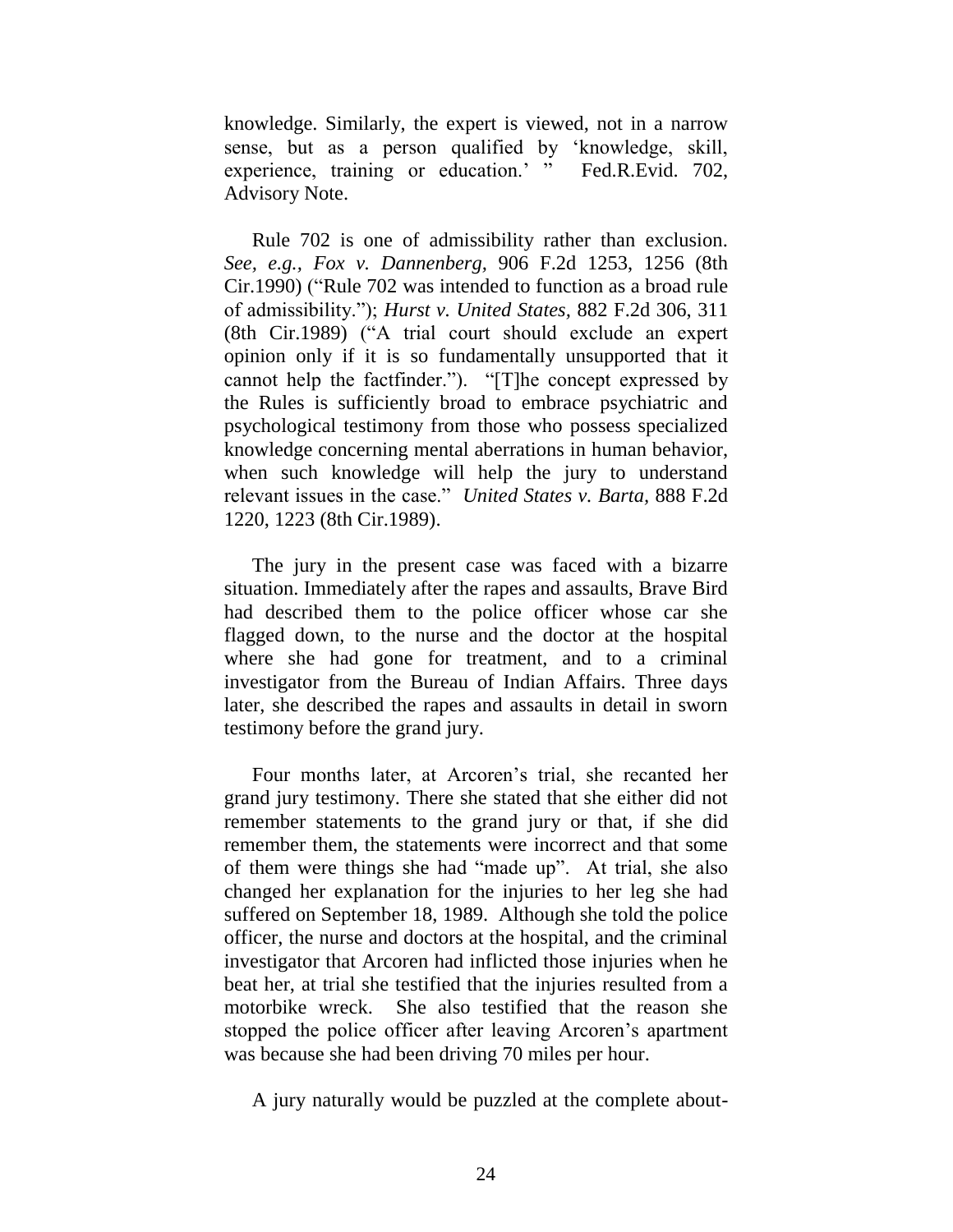face she made, and would have great difficulty in determining which version of Brave Bird's testimony it should believe. If there were some explanation for Brave Bird"s changed statements, such explanation would aid the jury in deciding which statements were credible.

Maicky"s expert testimony regarding the battered woman syndrome provided that explanation to the jury. As the witness told the jury, the syndrome is a psychological condition, which leads a female victim of physical abuse to accept her beatings because she believes that she is responsible for them, and hopes that by accepting one more beating, the pattern will stop. Maicky"s testimony provided the jury with information that would help it to determine which of Brave Bird's testimony to credit. If the jury concluded that Brave Bird suffered from battered woman syndrome, that would explain her change in testimony-her unwillingness to say something damaging against her husband.

Maicky"s testimony thus met the requirement of [Rule 702](http://www.westlaw.com/Find/Default.wl?rs=dfa1.0&vr=2.0&DB=1004365&DocName=USFRER702&FindType=L) that "a witness qualified as an expert by knowledge, skill, experience, training or education" may testify with respect to "scientific, technical or other specialized knowledge" that "will assist the trier of fact to understand the evidence or to determine a fact in issue." In permitting Maicky to testify, the district court ruled that she was qualified as an expert based on "a degree in psychology from the University of Michigan which is judicially noticed as a respected university plus the length of time of actual experience that she has had in this general field," and that the evidence would be "relevant and probative for the fact finders, the jury," to aid the jury in "pass[ing] upon the veracity or lack of veracity of the wife."

….

Arcoren does not here challenge either the reliability or the general admissibility of battered woman syndrome evidence. Instead, he urges that introduction of such evidence should be limited to cases in which it is offered to bolster a claim of self-defense. There is no persuasive reason, however, for thus limiting it. The standard under [Rule 702](http://www.westlaw.com/Find/Default.wl?rs=dfa1.0&vr=2.0&DB=1004365&DocName=USFRER702&FindType=L)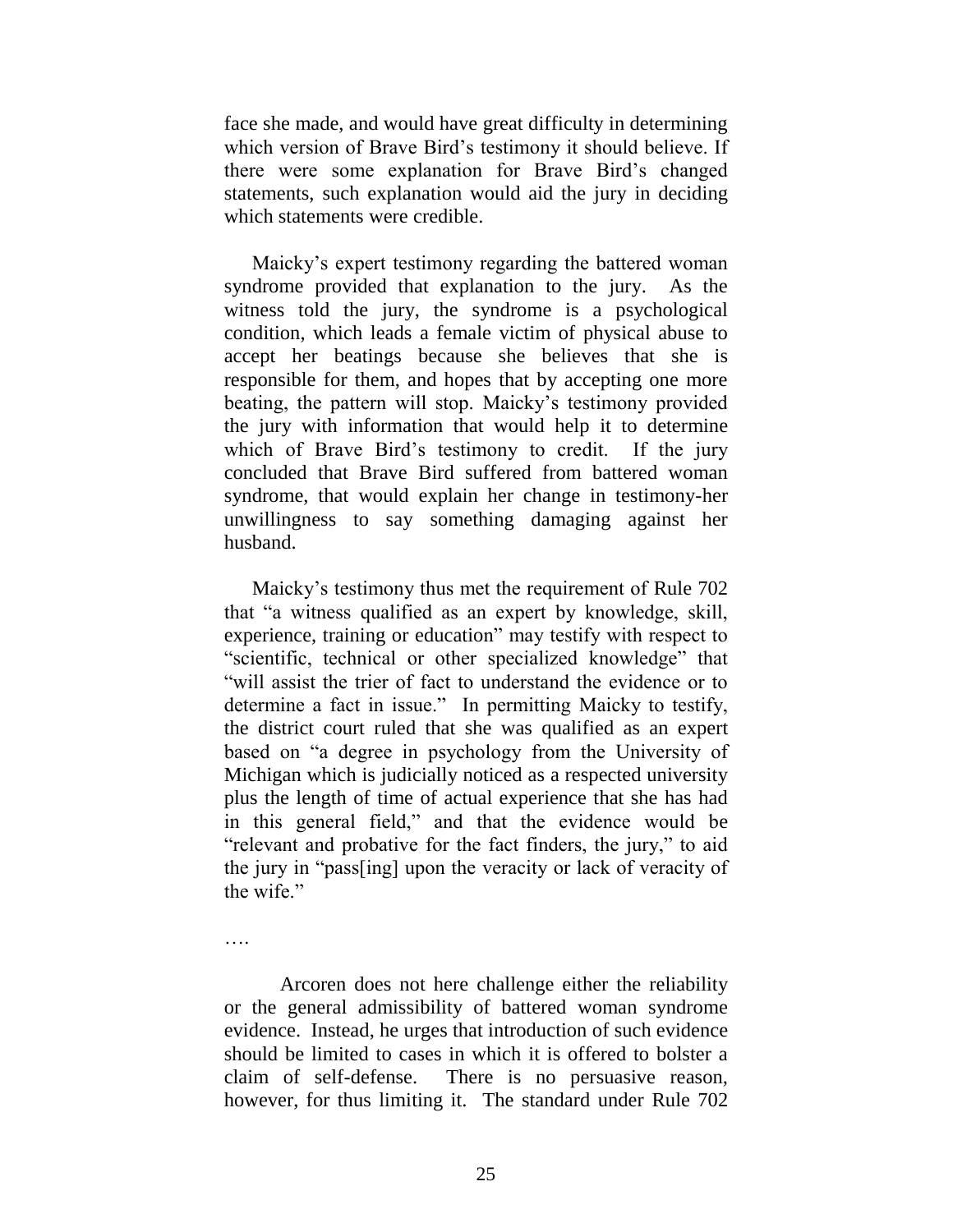for the admissibility of expert testimony is whether the "evidence will assist the trier of fact to understand the evidence or determine a fact in issue." If the expert testimony serves that end, it is immaterial whether the testimony is presented by the prosecution or by the defense. As a New Jersey appellate court stated, in affirming the admission of battered woman syndrome evidence offered by the prosecution, in a case where the wife was the complainant against her husband, "It would seem anomalous to allow a battered woman, where she is a criminal defendant, to offer this type of expert testimony in order to help the jury understand the actions she took, yet deny her that same opportunity when she is the complaining witness and/or victim and her abuser is the criminal defendant." *See [State v.](http://www.westlaw.com/Find/Default.wl?rs=dfa1.0&vr=2.0&DB=162&FindType=Y&ReferencePositionType=S&SerialNum=1990123608&ReferencePosition=1287)  [Frost,](http://www.westlaw.com/Find/Default.wl?rs=dfa1.0&vr=2.0&DB=162&FindType=Y&ReferencePositionType=S&SerialNum=1990123608&ReferencePosition=1287)* [242 N.J.Super. 601, 612, 577 A.2d 1282, 1287](http://www.westlaw.com/Find/Default.wl?rs=dfa1.0&vr=2.0&DB=162&FindType=Y&ReferencePositionType=S&SerialNum=1990123608&ReferencePosition=1287)  (Ct.App.Div.1990).

This court has held expert testimony admissible under [Rule 702](http://www.westlaw.com/Find/Default.wl?rs=dfa1.0&vr=2.0&DB=1004365&DocName=USFRER702&FindType=L) in other circumstances where the expert's specialized knowledge would assist the jury to understand the evidence. *See, e.g., [United States v. Scavo,](http://www.westlaw.com/Find/Default.wl?rs=dfa1.0&vr=2.0&DB=350&FindType=Y&ReferencePositionType=S&SerialNum=1979102217&ReferencePosition=844)* [593 F.2d 837, 844](http://www.westlaw.com/Find/Default.wl?rs=dfa1.0&vr=2.0&DB=350&FindType=Y&ReferencePositionType=S&SerialNum=1979102217&ReferencePosition=844)  (8th Cir.1979) (bookmaker"s statements "virtually incomprehensible to the layman, are fraught with meaning to a person familiar with gambling enterprises"); *[United States](http://www.westlaw.com/Find/Default.wl?rs=dfa1.0&vr=2.0&DB=350&FindType=Y&ReferencePositionType=S&SerialNum=1977124509&ReferencePosition=991)  [v. Barletta,](http://www.westlaw.com/Find/Default.wl?rs=dfa1.0&vr=2.0&DB=350&FindType=Y&ReferencePositionType=S&SerialNum=1977124509&ReferencePosition=991)* [565 F.2d 985, 991-92 \(8th Cir.1977\)](http://www.westlaw.com/Find/Default.wl?rs=dfa1.0&vr=2.0&DB=350&FindType=Y&ReferencePositionType=S&SerialNum=1977124509&ReferencePosition=991) (conversations conducted in the "peculiar argot of bookmakers" require expert testimony "to be intelligible to the district court"); *see also [United States v. Brown,](http://www.westlaw.com/Find/Default.wl?rs=dfa1.0&vr=2.0&DB=350&FindType=Y&ReferencePositionType=S&SerialNum=1985154649&ReferencePosition=400)* [776 F.2d](http://www.westlaw.com/Find/Default.wl?rs=dfa1.0&vr=2.0&DB=350&FindType=Y&ReferencePositionType=S&SerialNum=1985154649&ReferencePosition=400)  397, 400 (2d Cir.1985), *cert. denied,* [475 U.S. 1141, 106](http://www.westlaw.com/Find/Default.wl?rs=dfa1.0&vr=2.0&DB=708&FindType=Y&SerialNum=1986223181)  [S.Ct. 1793, 90 L.Ed.2d 339 \(1986\)](http://www.westlaw.com/Find/Default.wl?rs=dfa1.0&vr=2.0&DB=708&FindType=Y&SerialNum=1986223181) (jury assisted by expert's description of "terms and practices" generally used in street narcotics deals); *[United States v. Dawson,](http://www.westlaw.com/Find/Default.wl?rs=dfa1.0&vr=2.0&DB=345&FindType=Y&ReferencePositionType=S&SerialNum=1983103952&ReferencePosition=423)* [556 F.Supp. 418,](http://www.westlaw.com/Find/Default.wl?rs=dfa1.0&vr=2.0&DB=345&FindType=Y&ReferencePositionType=S&SerialNum=1983103952&ReferencePosition=423)  423 (E.D.Pa.1982), *aff'd,* [727 F.2d 1101 \(3d Cir.1984\)](http://www.westlaw.com/Find/Default.wl?rs=dfa1.0&vr=2.0&DB=350&FindType=Y&SerialNum=1984206651) ("[E]xpert testimony is readily admissible to interpret and explain the use of code words and the meaning of certain language used in drug trafficking."). This principle is equally applicable to a situation where a psychologist testifies to ["mental aberrations](http://www.westlaw.com/Find/Default.wl?rs=dfa1.0&vr=2.0&CMD=ML&DocName=Ic46e4ec8475411db9765f9243f53508a&FindType=UM) in human behavior, when such knowledge will help the jury to understand relevant issues in the case." *[United States v. Barta,](http://www.westlaw.com/Find/Default.wl?rs=dfa1.0&vr=2.0&DB=350&FindType=Y&ReferencePositionType=S&SerialNum=1989154818&ReferencePosition=1223)* [888 F.2d 1220, 1223 \(8th](http://www.westlaw.com/Find/Default.wl?rs=dfa1.0&vr=2.0&DB=350&FindType=Y&ReferencePositionType=S&SerialNum=1989154818&ReferencePosition=1223)  Cir.1989). In this case, Maicky's testimony provided the jury with a basis upon which to understand and evaluate the changes in Brave Bird"s testimony.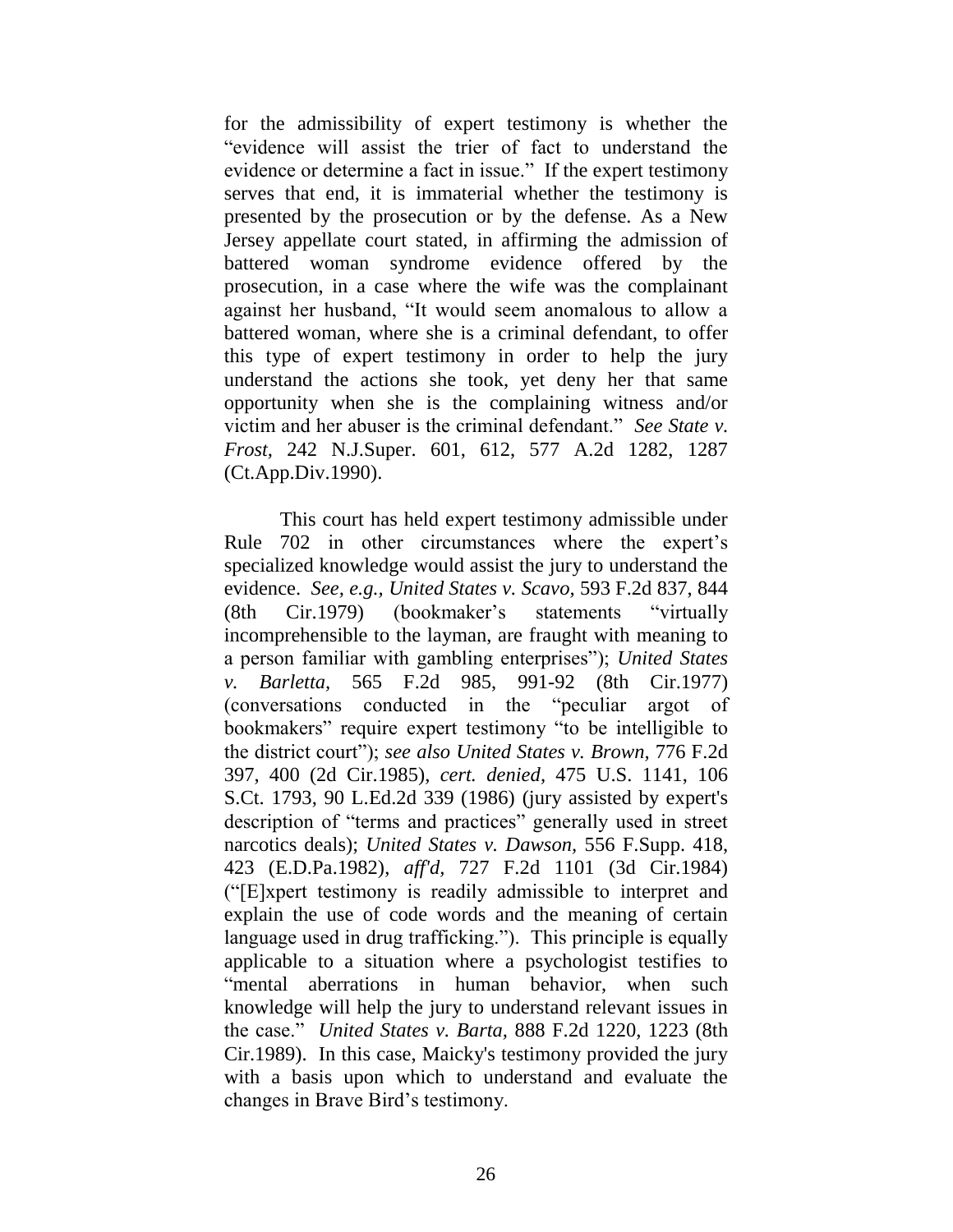Arcoren also challenges the admission of Maicky"s testimony on the ground that "the jury was in a better position than the government's expert to judge the credibility of Brave Bird." Maicky, however, expressed no opinion on whether Brave Bird suffered from battered woman syndrome or which of her conflicting statements were more credible. Maicky merely provided expert information to aid the jury in evaluating the evidence. Maicky"s testimony did not interfere with or impinge upon the jury's role in determining the credibility of witnesses. *See [United States v. Provost,](http://www.westlaw.com/Find/Default.wl?rs=dfa1.0&vr=2.0&DB=350&FindType=Y&ReferencePositionType=S&SerialNum=1989072710&ReferencePosition=175)* [875](http://www.westlaw.com/Find/Default.wl?rs=dfa1.0&vr=2.0&DB=350&FindType=Y&ReferencePositionType=S&SerialNum=1989072710&ReferencePosition=175)  F.2d 172, 175-76 (8th Cir.), *cert. denied,* [493 U.S. 859, 110](http://www.westlaw.com/Find/Default.wl?rs=dfa1.0&vr=2.0&DB=708&FindType=Y&SerialNum=1989142285)  S.Ct. 170, 107 [L.Ed.2d 127 \(1989\).](http://www.westlaw.com/Find/Default.wl?rs=dfa1.0&vr=2.0&DB=708&FindType=Y&SerialNum=1989142285)

The decision whether to admit expert testimony ordinarily lies within the discretion of the trial court and will not be reversed unless there has been an abuse of discretion. *[United States v. Rose,](http://www.westlaw.com/Find/Default.wl?rs=dfa1.0&vr=2.0&DB=350&FindType=Y&ReferencePositionType=S&SerialNum=1984116272&ReferencePosition=1345)* [731 F.2d 1337, 1345 \(8th Cir.\),](http://www.westlaw.com/Find/Default.wl?rs=dfa1.0&vr=2.0&DB=350&FindType=Y&ReferencePositionType=S&SerialNum=1984116272&ReferencePosition=1345) *cert. denied,* [469 U.S. 931, 105 S.Ct. 326, 83 L.Ed.2d 263 \(1984\).](http://www.westlaw.com/Find/Default.wl?rs=dfa1.0&vr=2.0&DB=708&FindType=Y&SerialNum=1984243386) In the unusual circumstances of this case, the district court did not abuse its discretion in admitting Maicky"s expert testimony regarding battered woman syndrome.

.…

In her grand jury testimony, Brave Bird stated that a year before, on September 22, 1988, Arcoren had hit her with a baseball bat and broken her arm. At trial, she stated that she had not been afraid of Arcoren while she was in the bedroom with him and when she flagged down the policeman. She was then asked whether Arcoren had beaten her with a baseball bat on September 22, 1988. The district court overruled Arcoren"s objection to the testimony. When she answered "no," she was confronted with her grand jury testimony that "he broke my arm with a bat back in September of "88," and acknowledged that she "must have" given "that testimony under oath" "if you've got it down."

Arcoren challenges the admission of this evidence as inconsistent with [Rule 404\(b\) of the Federal Rules of](http://www.westlaw.com/Find/Default.wl?rs=dfa1.0&vr=2.0&DB=1004365&DocName=USFRER404&FindType=L)  [Evidence. Rule 404\(b\)](http://www.westlaw.com/Find/Default.wl?rs=dfa1.0&vr=2.0&DB=1004365&DocName=USFRER404&FindType=L) provides that, although "[e]vidence of other crimes, wrongs or acts" is inadmissible to prove a person"s character to show action in conformity therewith, it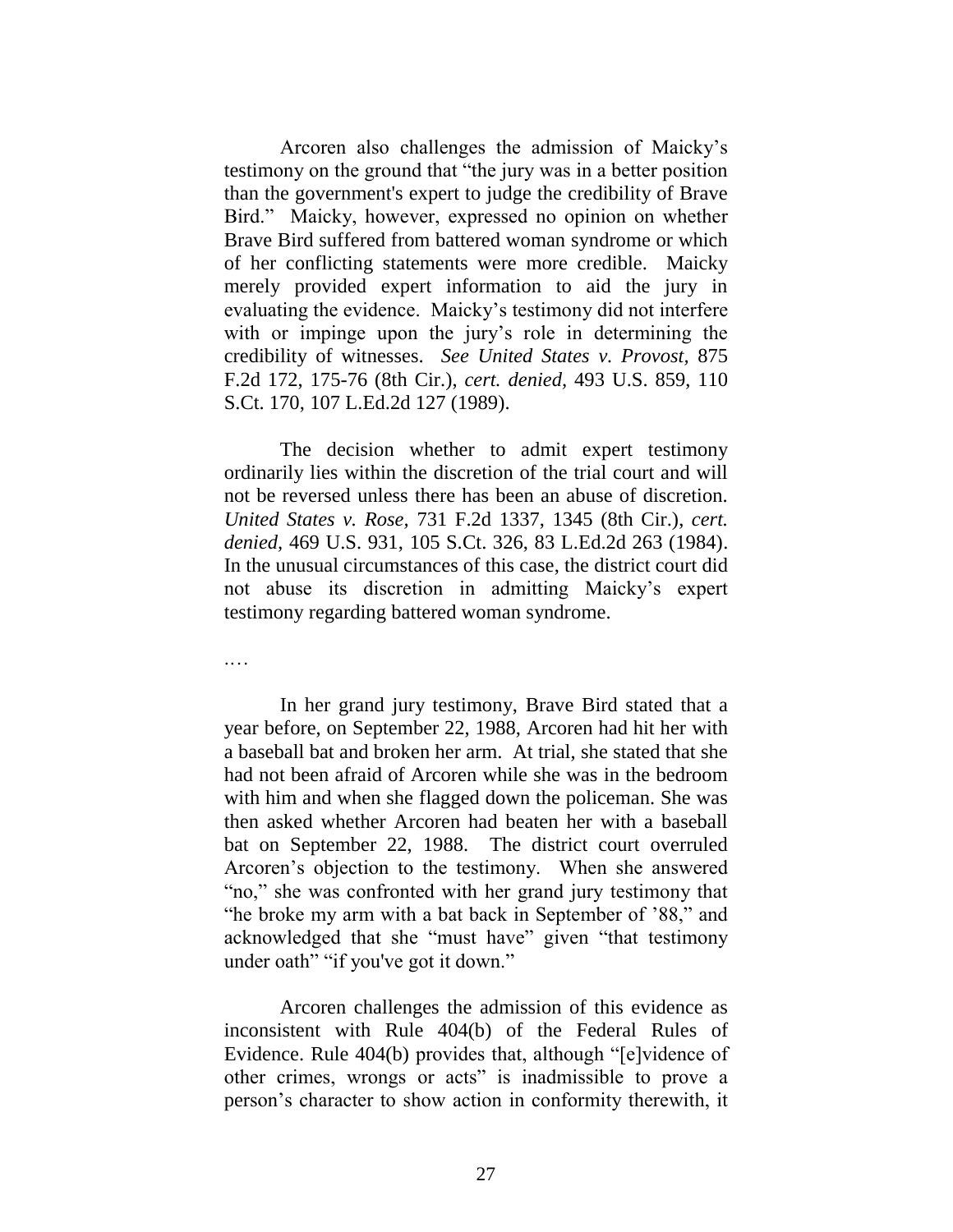may be "admissible for other purposes, such as proof of motive, opportunity, intent, preparation, plan, knowledge, identity, or absence of mistake or accident."

In this circuit, for other act evidence to be admissible under [Rule 404\(b\):](http://www.westlaw.com/Find/Default.wl?rs=dfa1.0&vr=2.0&DB=1004365&DocName=USFRER404&FindType=L)

(1) the evidence of the other act must be relevant to a material issue; (2) the other act must be similar in kind and reasonably close in time to the crime charged; (3) the evidence of the other act must be clear and convincing; and (4) the probative value of the evidence must not be outweighed by its prejudice.

#### *[United States v. Estabrook,](http://www.westlaw.com/Find/Default.wl?rs=dfa1.0&vr=2.0&DB=350&FindType=Y&ReferencePositionType=S&SerialNum=1985148200&ReferencePosition=287)* [774 F.2d 284, 287 \(8th Cir.1985\).](http://www.westlaw.com/Find/Default.wl?rs=dfa1.0&vr=2.0&DB=350&FindType=Y&ReferencePositionType=S&SerialNum=1985148200&ReferencePosition=287)

[Rule 404\(b\)](http://www.westlaw.com/Find/Default.wl?rs=dfa1.0&vr=2.0&DB=1004365&DocName=USFRER404&FindType=L) is one of inclusion rather than exclusion, permitting the admission of other act evidence, unless the evidence tends to prove only the defendant's criminal disposition. *[United States v. Gustafson,](http://www.westlaw.com/Find/Default.wl?rs=dfa1.0&vr=2.0&DB=350&FindType=Y&ReferencePositionType=S&SerialNum=1984110340&ReferencePosition=1083)* [728 F.2d 1078, 1083](http://www.westlaw.com/Find/Default.wl?rs=dfa1.0&vr=2.0&DB=350&FindType=Y&ReferencePositionType=S&SerialNum=1984110340&ReferencePosition=1083)  (8th Cir.), *cert. denied,* [469 U.S. 979, 105 S.Ct. 380, 83](http://www.westlaw.com/Find/Default.wl?rs=dfa1.0&vr=2.0&DB=708&FindType=Y&SerialNum=1984244870)  [L.Ed.2d 315 \(1984\);](http://www.westlaw.com/Find/Default.wl?rs=dfa1.0&vr=2.0&DB=708&FindType=Y&SerialNum=1984244870) *[United States v. Wagoner,](http://www.westlaw.com/Find/Default.wl?rs=dfa1.0&vr=2.0&DB=350&FindType=Y&ReferencePositionType=S&SerialNum=1983136563&ReferencePosition=1375)* [713 F.2d](http://www.westlaw.com/Find/Default.wl?rs=dfa1.0&vr=2.0&DB=350&FindType=Y&ReferencePositionType=S&SerialNum=1983136563&ReferencePosition=1375)  1371, 1375 (8th Cir.1983). The district court has broad discretion in determining whether to admit other act evidence, and its determination will be upheld unless there is an abuse of discretion. *[Wagoner,](http://www.westlaw.com/Find/Default.wl?rs=dfa1.0&vr=2.0&DB=350&FindType=Y&ReferencePositionType=S&SerialNum=1983136563&ReferencePosition=1375)* [713 F.2d at 1375.](http://www.westlaw.com/Find/Default.wl?rs=dfa1.0&vr=2.0&DB=350&FindType=Y&ReferencePositionType=S&SerialNum=1983136563&ReferencePosition=1375)

One of Arcoren"s defenses to the charges relating to Brave Bird was that she consented to sexual intercourse. Evidence that Arcoren hit her with a baseball bat a year before was relevant to that issue, since it suggested that any apparent consent by Brave Bird might have resulted from fear of bodily injury if she resisted. Moreover, since Brave Bird initially denied at trial that Arcoren had hit her, but had testified to the contrary before the grand jury, the evidence also was relevant to the credibility of her trial testimony generally. Arcoren has not shown that the evidence tended to prove only his criminal disposition. The district court did not abuse its discretion in admitting the evidence. *See [United](http://www.westlaw.com/Find/Default.wl?rs=dfa1.0&vr=2.0&DB=350&FindType=Y&ReferencePositionType=S&SerialNum=1982134692&ReferencePosition=1215)  [States v. Marshall,](http://www.westlaw.com/Find/Default.wl?rs=dfa1.0&vr=2.0&DB=350&FindType=Y&ReferencePositionType=S&SerialNum=1982134692&ReferencePosition=1215)* [683 F.2d 1212, 1215 \(8th Cir.1982\).](http://www.westlaw.com/Find/Default.wl?rs=dfa1.0&vr=2.0&DB=350&FindType=Y&ReferencePositionType=S&SerialNum=1982134692&ReferencePosition=1215)